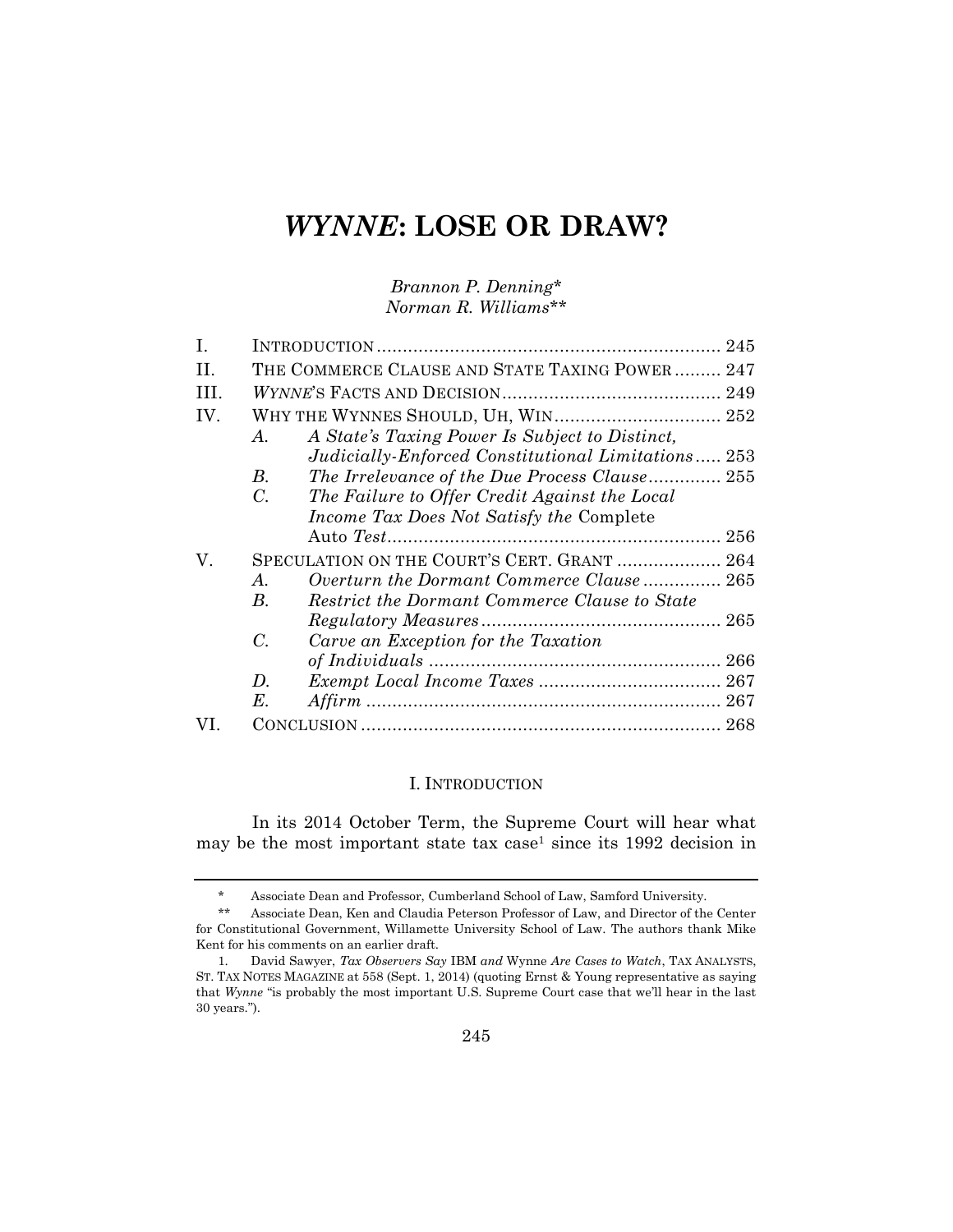*Quill Corp. v North Dakota*, 2 in which it reaffirmed the Commerce Clause's distinct role in preventing individual states from unduly burdening interstate commerce.<sup>3</sup> *Comptroller v. Wynne* pits a state's prerogative to fashion its own tax policy against a constitutional norm that such policies may not put interstate commerce at a disadvantage relative to intrastate commerce.<sup>4</sup> In *Wynne,* the Maryland Court of Appeals—that state's highest court—held that the state's refusal to provide a credit for taxes on income that was taxable both by Maryland and by the state in which the income was earned violated the Commerce Clause.<sup>5</sup> Because the Supreme Court does not usually grant certiorari to affirm lower court decisions, $6$  observers expect the Court to reverse. We think that reversal would be a mistake, and, as explained below, we hope a majority of the Court does not weaken the long-standing constitutional protections against double taxation of income earned in interstate commerce. But if, in fact, the Court granted cert. to reverse the Maryland court's decision, our essay will engage in some speculation as to the decision's scope: Will the resultant decision be a minimalist one, operating at the margins of the dormant Commerce Clause doctrine; or will it be a maximalist decision, either repudiating the doctrine altogether or dramatically altering the doctrinal landscape?

Our commentary has four parts. First, we briefly sketch the doctrinal framework the Court has employed for several decades to evaluate the constitutionality of state and local taxes under the Commerce Clause. Second, we describe the facts of *Wynne* and summarize the state court's opinion. Third, we argue that the decision was consistent both with existing doctrine and constitutional principles limiting a state's ability to tax income earned outside its boundaries. Despite Maryland's protestations, it is the state, not the court, which seeks radically to unsettle constitutional law in claiming an unfettered power to tax the income of its residents, wherever

<sup>2.</sup> 504 U.S. 298 (1992).

<sup>3.</sup> *Id.* at 315–16 (reaffirming earlier holding that the Commerce Clause required a physical presence by a taxpayer in order for state to compel it to collect and remit sales and use taxes; rejecting arguments to extend no more protection under the Commerce Clause than existed under the Due Process Clause); *infra* Part II.

<sup>4.</sup> Md. State Comptroller of the Treasury v. Wynne, 64 A.3d 453 (Md. 2013), *cert. granted*, 134 S. Ct. 2660 (2014).

<sup>5.</sup> *See infra* notes 27–39 and accompanying text.

<sup>6.</sup> *See, e.g.*, Daniel Solove, *Some Thoughts on the Supreme Court's Reversal Rate*, CONCURRING OPINIONS (July 25, 2007), *available at* http://www.concurringopinions.com/archives/ 2007/07/some\_thoughts\_o.html, *archived at* http://perma.cc/TZD8-LA29 (noting that statistics show the Court reverses in around 75% of cases it hears, concluding "that the Supreme Court primarily takes cases it wants to reverse, with only a few exceptions.").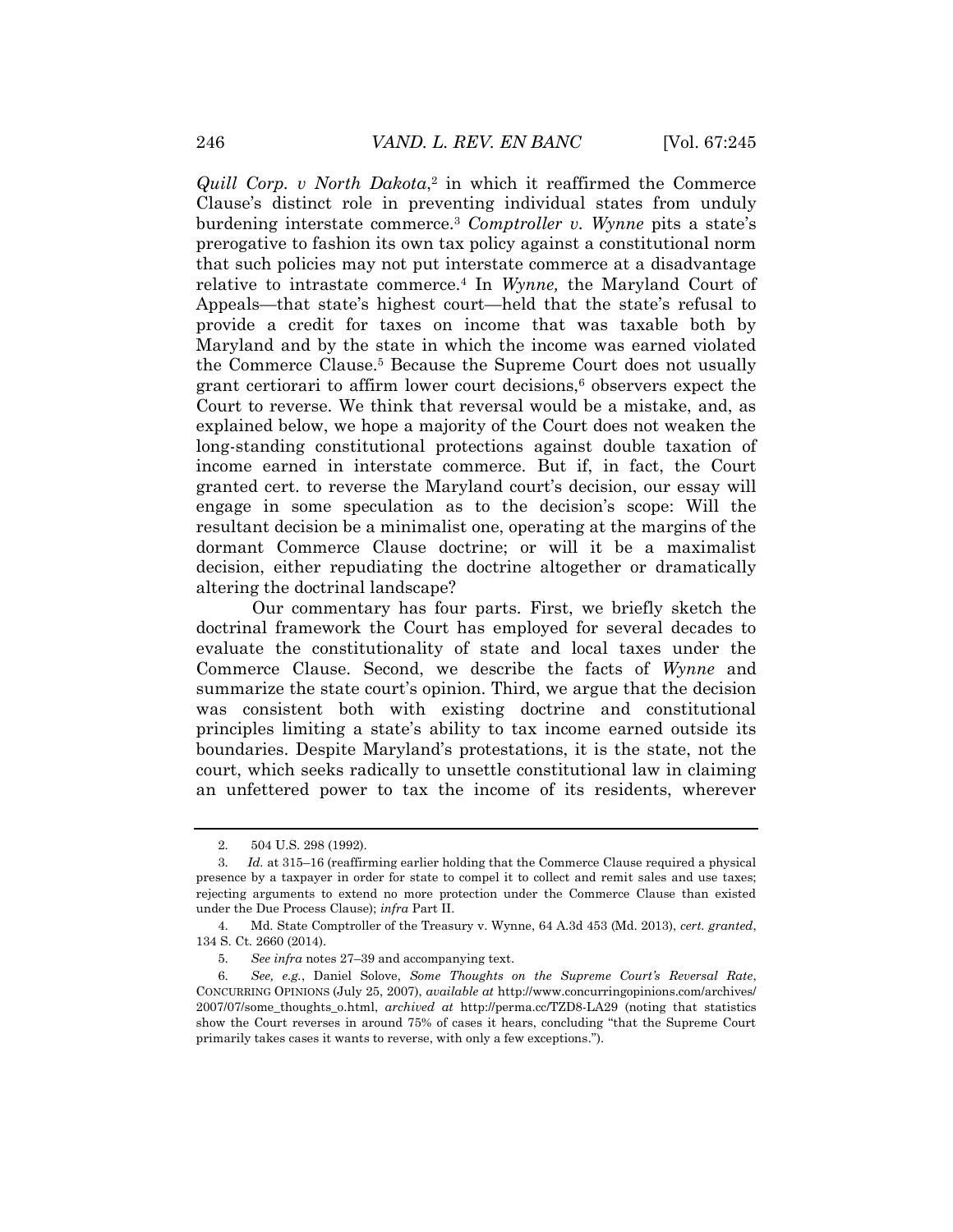earned. The remainder of our essay speculates what avenues are open to a decision reversing the lower court, and which the Court is likely to take. A brief conclusion follows.

#### II. THE COMMERCE CLAUSE AND STATE TAXING POWER

The dormant Commerce Clause doctrine ("DCCD") consists of judicial decision rules limiting the power of state and local governments to discriminate against or unduly burden interstate commerce or commercial actors.<sup>7</sup> The DCCD's limits are inferred from the decision of the Framers to delegate the power to regulate interstate commerce to Congress in Article I and are enforced by courts even when Congress has not affirmatively acted.

The precise decision rules the Court has employed over the nearly two centuries the DCCD has been enforced have varied.<sup>8</sup> A stable doctrinal regime emerged, however, in the 1970s. For non-tax regulations of interstate commerce, the Court has since employed a two-tiered standard of review that turns on whether or not the law discriminates against interstate commerce. If it does, the Court employs a version of strict or heightened scrutiny: the government bears the burden of proving that the law serves a "legitimate" (that is, a nonprotectionist) interest and that there are no less discriminatory means available to effectuate that interest.<sup>9</sup> Note that discrimination need not be present on the face of the law. Laws that are discriminatory in effect or were passed with a discriminatory purpose are similarly subjected to this less deferential standard of review.<sup>10</sup> On the other hand, truly nondiscriminatory laws are subject to the eponymous *Pike* balancing test*,* <sup>11</sup> in which *challengers* must prove that the burden on interstate commerce clearly exceeds the local benefits claimed for the law.<sup>12</sup> *Pike* balancing is deferential to the point of

<sup>7.</sup> *See generally* BRANNON P. DENNING, BITTKER ON THE REGULATION OF INTERSTATE AND FOREIGN COMMERCE §§ 6.01–6.08 (2d ed. 2013) (presenting and analyzing precedent for the DCCD).

<sup>8.</sup> For a discussion of the doctrine's evolution, see Brannon P. Denning, *Reconstructing the Dormant Commerce Clause Doctrine,* 50 WM. & MARY L. REV. 417, 427–48 (2008).

<sup>9.</sup> *See, e.g.*, City of Philadelphia v. New Jersey, 437 U.S. 617, 624 (1978) ("Where simple economic protectionism is effected by state legislation, a virtually *per se* rule of invalidity has been erected.").

<sup>10.</sup> *See, e.g.*, Bacchus Imports, Ltd. v. Dias, 468 U.S. 263, 270 (1984) (striking down tax exemption after concluding it was passed with discriminatory intent); Hunt v. Wash. State Apple Adver. Comm'n, 432 U.S. 333, 350–53 (1977) (striking down facially neutral law because in operation it had a discriminatory effect on interstate commerce).

<sup>11.</sup> Named for *Pike v. Bruce Church, Inc.*, 397 U.S. 137 (1970).

<sup>12.</sup> *Id.* at 142.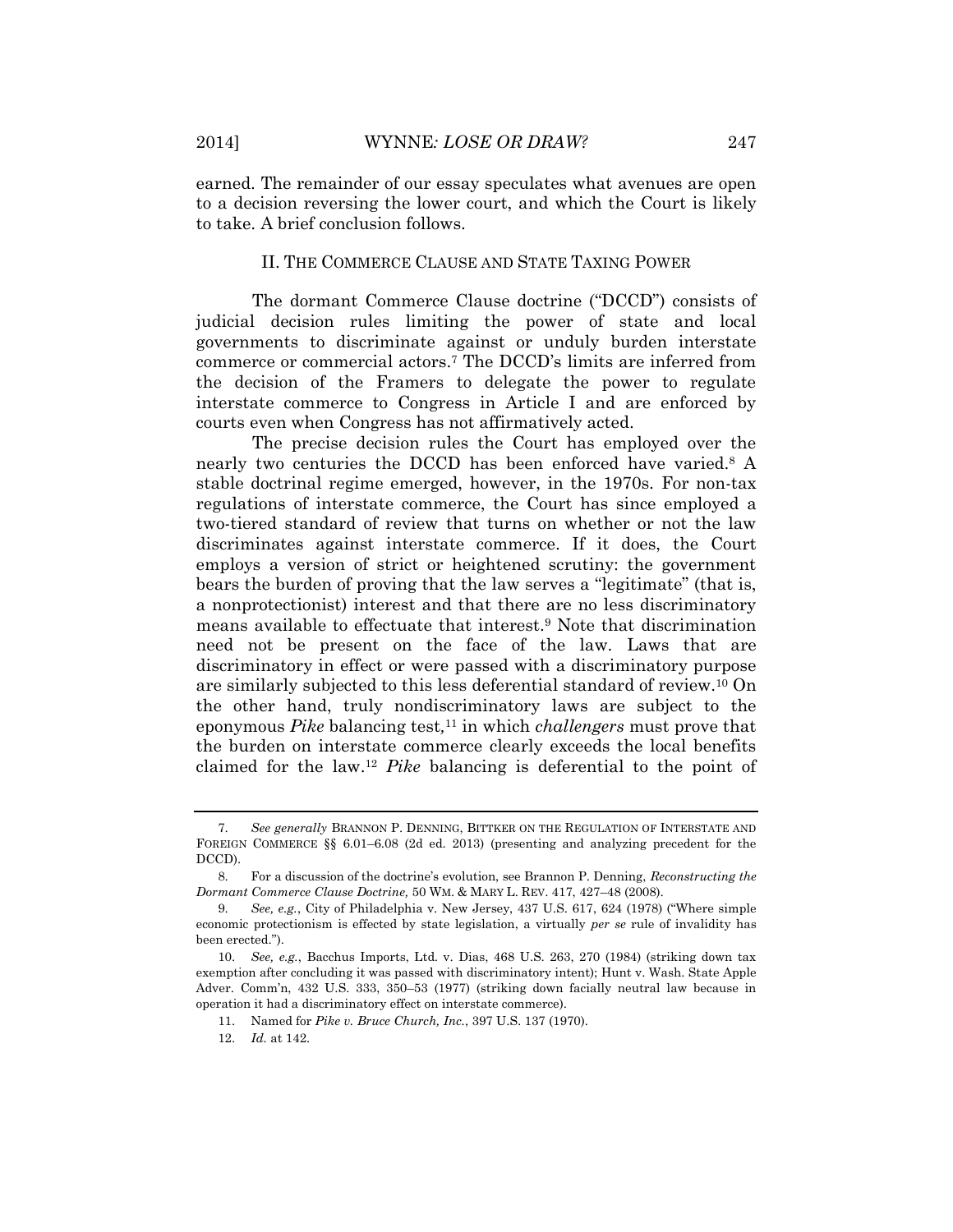being edentulous: the Court has not invalidated a law employing balancing in over thirty years.<sup>13</sup>

The Court's DCCD jurisprudence involving state and local taxes is, by contrast, a little more difficult to describe. After traveling a rather convoluted road, the Court in 1977 settled on a four-part test—the so-called *Complete Auto* test—for assessing the constitutionality of state taxes.<sup>14</sup> To pass muster, there must be  $(1)$  an adequate nexus between the taxing jurisdiction and the taxpayer; (2) the tax must not discriminate against interstate commerce; (3) the tax must be fairly apportioned; and (4) the tax must fairly relate to the services received by the taxpayer from the taxing jurisdiction.<sup>15</sup>

The Court has expounded on these requirements in subsequent cases. For example, in *Quill*, the Court held that a non-resident taxpayer lacking a physical presence in a taxing jurisdiction could not be compelled to collect and remit sales and use taxes to the state.<sup>16</sup> The Court has further held that fair apportionment has two dimensions: internal and external consistency. "External consistency" has been described by the Court as looking "to the economic justification for the State's claim upon the value taxed, to discover whether a State's tax reaches beyond that portion of value that is fairly attributable to economic activity within the taxing State." <sup>17</sup> As the leading treatise observes, however, "the external consistency test in substance is nothing more than another label for the fair apportionment requirement." 18

<span id="page-3-0"></span>"Internal consistency," however, is a bit more complicated. According to the Court, an internally consistent tax will "add no burden to interstate commerce that intrastate commerce would not also bear" when one hypothesizes "the imposition of a tax identical to the one in question by every other State . . . ."<sup>19</sup> The test, the Court further explained, looks not to the "economic reality reflected by the tax," but rather "to the structure of the tax at issue to see whether its identical application by every State in the Union would place

<sup>13.</sup> *See* Edgar v. MITE Corp., 457 U.S. 624, 643 (1982) ("The Illinois Act is also unconstitutional under the test of *Pike v. Bruce Church, Inc.*, . . . for even when a state statute regulates interstate commerce indirectly, the burden imposed on that commerce must not be excessive in relation to the local interests served by the statute." (internal citations omitted)).

<sup>14.</sup> Complete Auto Transit, Inc. v. Brady, 430 U.S. 274, 279 (1977).

<sup>15.</sup> *See, e.g.,* Quill Corp. v. North Dakota *ex rel.* Heitkamp, 504 U.S. 298, 311 (1992) (summarizing the *Complete Auto* test).

<sup>16.</sup> *Id.* at 317–18.

<sup>17.</sup> Oklahoma Tax Comm'n v. Jefferson Lines, Inc., 514 U.S. 175, 185 (1995).

<sup>18. 1</sup> JEROME R. HELLERSTEIN, WALTER HELLERSTEIN & JOHN A. SWAIN, STATE TAXATION 1 4.16[2], at 4-244 (3d ed. 1998).

<sup>19.</sup> *Jefferson Lines*, 514 U.S. at 185.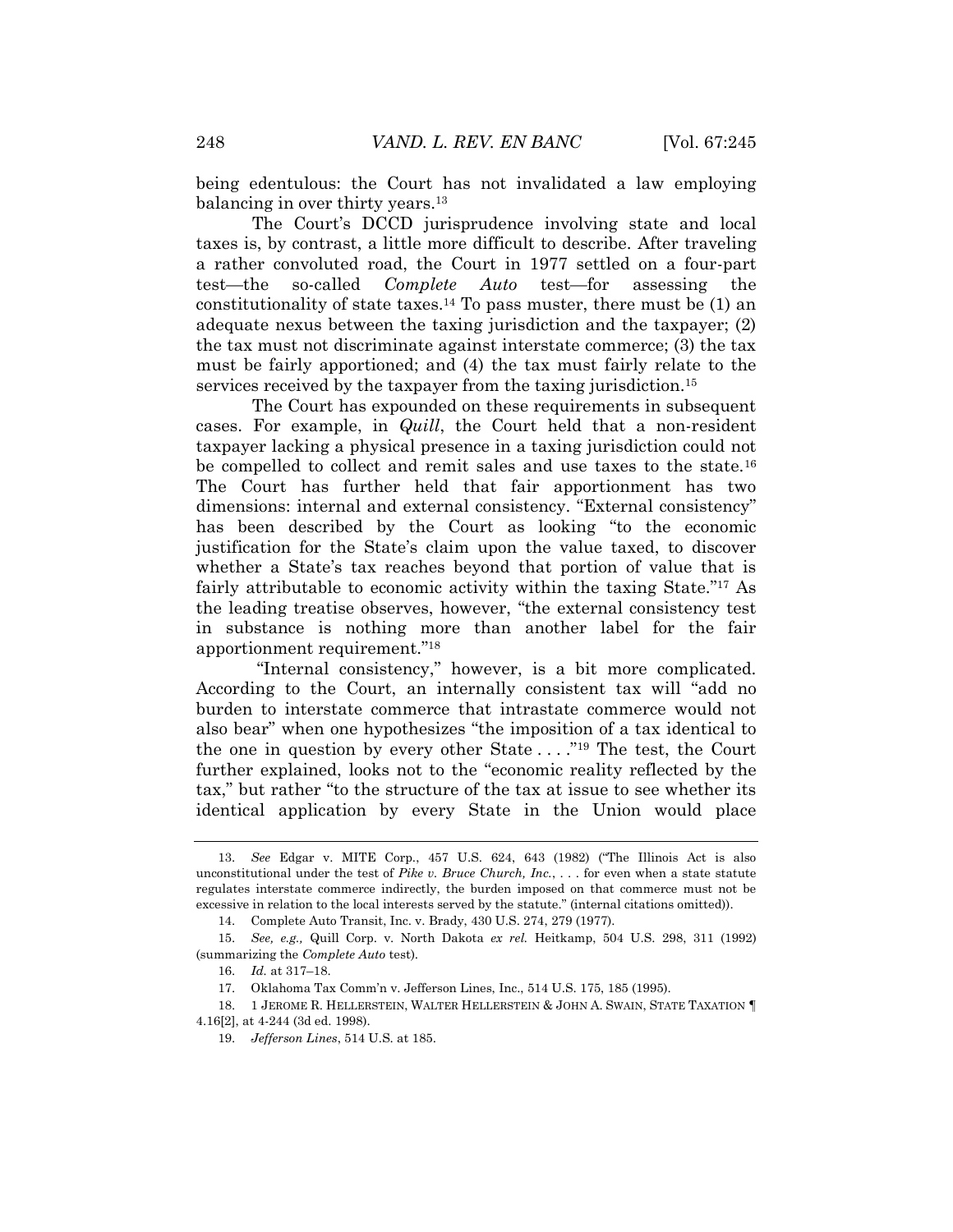interstate commerce at a disadvantage as compared with commerce intrastate." 20

Both tests are concerned with ensuring that interstate commerce is not placed at a disadvantage relative to intrastate commerce by being subject to double taxation by multiple taxing jurisdictions. The common remedy for internal inconsistency and double taxation is the provision of tax credits for taxes paid in other jurisdictions.<sup>21</sup>

Of the two remaining prongs of the *Complete Auto* test, the "fairly related" prong does almost no work. The Court has consistently refused to conduct a judicial inquiry into the value of services received from a taxing jurisdiction relative to the amount of taxes paid by the taxpayer.<sup>22</sup> The test's anti-discrimination prong, however, has more bite, and generally operates the same as it does in the two-tiered standard of review employed in non-tax cases.<sup>23</sup>

## III. *WYNNE*'S FACTS AND DECISION

Maryland taxpayers are taxed on all of their income, wherever earned. In addition to a state income tax, Maryland taxpayers are also subject either to (1) a county income tax or (2) a special nonresident tax that is equal to the lowest county income tax rate.<sup>24</sup> While resident taxpayers are given a credit against the *state* income tax for taxes paid

<sup>20.</sup> *Id.*

<sup>21.</sup> HELLERSTEIN ET AL., *supra* note 18, ¶ 4.16[1][b], at 4-198 ("The provision of a tax credit for taxes paid to other states on the same tax base will generally provide a complete defense to any allegation that a tax is internally inconsistent.").

<sup>22.</sup> *See, e.g.,* Commonwealth Edison Co. v. Montana, 453 U.S. 609, 625–26 (1981) (upholding severance tax imposed on value of coal mined in the state; "fairly related" requirement measured not by "the *amount* of the tax o[r] the *value* of the benefits allegedly bestowed as measured by the costs the State incurs on account of the taxpayer's activities" but instead the proper question is whether "the *measure* of the tax [is] reasonably related to the extent of the contact" the taxpayer has with the taxing jurisdiction (emphasis in original)); *see also* HELLERSTEIN ET AL., *supra* note 18, ¶ 4.18[2][d], at 4-295 (approving of the Court's deferential inquiry: "the courts . . . have neither the constitutional power nor the institutional capacity to develop a proper accommodation of the competing interests in this domain . . . . [C]ourts are not equipped to determine the appropriate portion of a state's tax burden that ought to be borne by any segment of the state's industry" (footnote omitted)).

<sup>23.</sup> *Compare* DENNING, *supra* note 7, at § 6.06 (discussing discrimination in non-tax regulatory cases), *with* HELLERSTEIN ET AL., *supra* note 18, ¶¶ 4.14[1][a]-[1][c], at 4-83 to 4-84 (noting that in tax cases "discrimination" can occur on the face of a tax or in its purposes or effects).

<sup>24.</sup> Md. State Comptroller of the Treasury v. Wynne, 64 A.3d 453, 458 (Md. 2013), *cert. granted*, 134 S. Ct. 2660 (2014).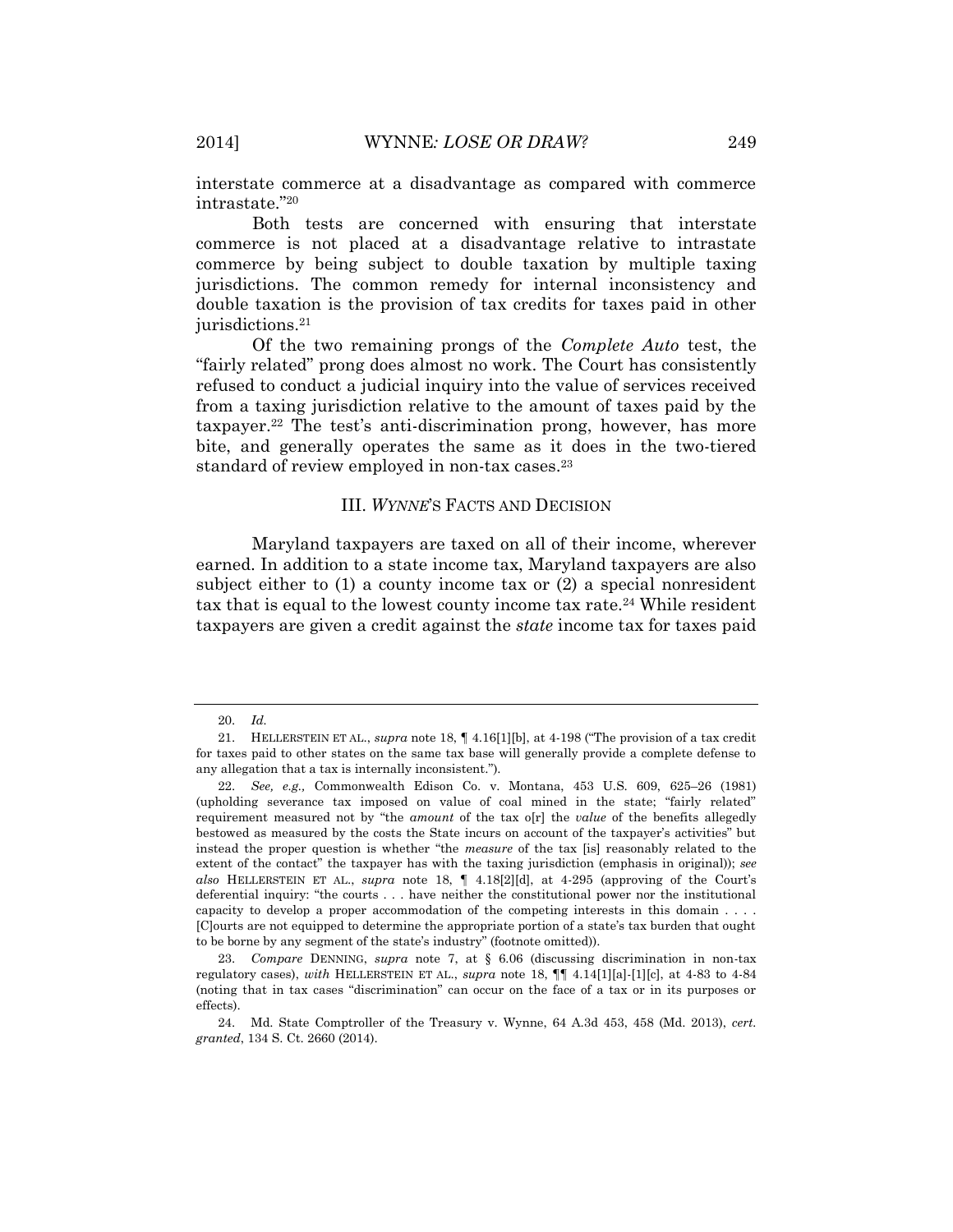elsewhere on out-of-state income, "[n]o credit is given against the county tax for income taxes paid in other states." 25

The Wynnes resided in Maryland, but owned stock in a Subchapter S corporation that filed tax returns in thirty-nine states. The income of the corporation passed through to the taxpayers, who were likewise "allocated . . . a pro rata share of taxes paid to the various states." <sup>26</sup> They sought a credit against their Maryland income taxes for the amounts paid in other states. A credit against the county taxes was, by statute, not available; the state assessed a deficiency against the Wynnes, and they filed suit. After losing in the tax court, the Wynnes won in circuit court. The state appealed, and the Maryland Court of Appeals affirmed the circuit court's decision.<sup>27</sup>

The court first considered whether the DCCD applied at all, concluding that "unless there is actual or prospective competition between entities in an identifiable market and state action that either expressly discriminates against or places an undue burden on interstate commerce" that is more than "incidental," the DCCD would not apply.<sup>28</sup> Maryland argued that the county income tax was "not directed at interstate commerce" and that the Wynnes could not "identify any interstate commercial activity affected by a failure to allow a credit against that  $\text{tax} \dots$  ."<sup>29</sup> The court of appeals sensibly rejected the state's argument, concluding that "the operation of the credit with respect to the county tax may affect the interstate market for capital and business investment and . . . implicate the dormant Commerce Clause." 30

Applying the *Complete Auto* test, the court found that the failure to grant a credit for the county tax meant that the county tax was both improperly apportioned and discriminatory.<sup>31</sup> Examining apportionment, the court concluded that the income tax was internally and externally inconsistent. The "identical application" of Maryland's scheme by each state, the court wrote, would put interstate commerce at a disadvantage vis-à-vis intrastate commerce.<sup>32</sup> "If each state imposed a county tax without credit in the context of a tax scheme

<sup>25.</sup> *Id.* Taxpayers were able to apply a credit for out-of-state taxes paid until the legislature changed the law in 1975. *Id.* at 458–59.

<sup>26.</sup> *Id.* at 460.

<sup>27.</sup> *Id.* at 460, 471.

<sup>28.</sup> *Id.* at 461–62.

<sup>29.</sup> *Id.* at 462.

<sup>30.</sup> *Id.* at 463.

<sup>31.</sup> *Id.* The taxpayers didn't allege that either the substantial nexus or "fairly related" prongs of *Complete Auto* were violated. *Id.*

<sup>32.</sup> *Id.* at 464.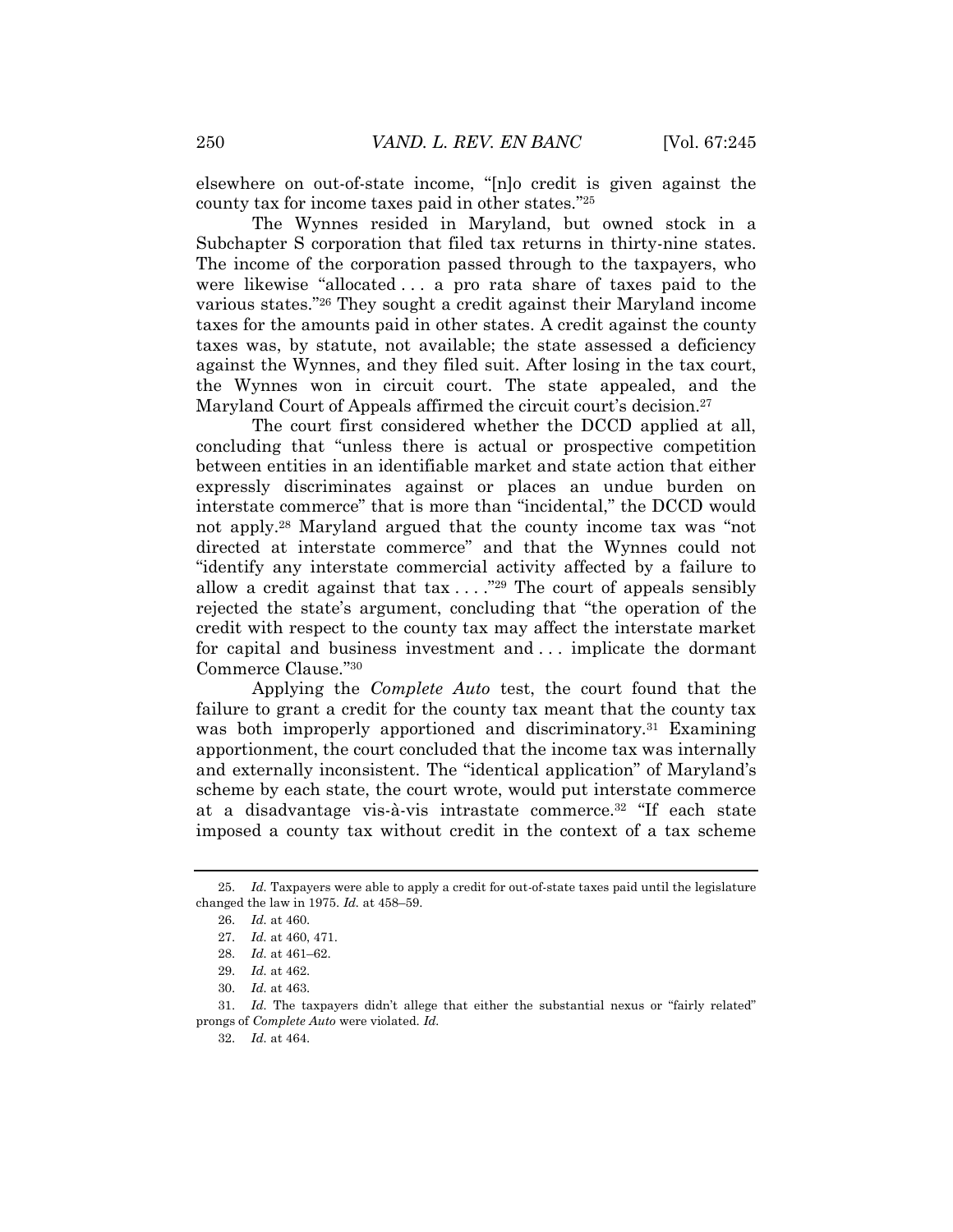identical to that of Maryland," then "taxpayers who earn income from activities undertaken outside of their home states would be systematically taxed at higher rates relative to taxpayers who earn income entirely within their home state." <sup>33</sup> Those higher rates, moreover, "would be the result of multiple states taxing the same income." <sup>34</sup> The structure of the tax and credit combination, the court concluded, "acts as an extra tax on interstate income-earning activities." 35

<span id="page-6-0"></span>As for external consistency, the court framed the inquiry as whether "tax liability under the Maryland income tax code reasonably reflect[s] how income is generated[.]" <sup>36</sup> The court concluded that it failed external consistency because "when income sourced to out-ofstate activities is subject to the county tax, there is a potential for multiple taxation of the same income." <sup>37</sup> Given the differences in total tax liability between taxpayers with exclusively intrastate income versus those with both inter- and intrastate income, the court also concluded that the structure of the income tax effectively discriminated against interstate commerce:

The application of the county tax to the out-of-state pass-through income without application of a credit for out-of-state income taxes on the same income means that Maryland shareholders—the Wynnes in this case—may be taxed at a higher rate on income earned through [the corporation's] out-of-state activities than on income earned though [sic] its Maryland activities. This would appear to favor businesses that do business primarily in Maryland over their competitors who do business primarily out-ofstate—at least in the context of ownership of a Subchapter S corporation.<sup>38</sup>

<sup>33.</sup> *Id.*

<sup>34.</sup> *Id.* The court assumed each state imposed a state tax of 4.75% on residents' income, a 3.2% county tax on residents' income, and a special nonresident tax of 1.25% on the income nonresidents earned within the state. *Id.* The court further assumed that credit for income taxes applied in each state could be applied only to a state's *state* (not county) tax. *Id.* at 464–65. The Court then described two taxpayers, Mary and John. Mary has \$100,000 of income earned entirely within the State of Maryland. John, meanwhile, also has \$100,000 in income, but earns half in Maryland and half in Pennsylvania. *Id.* at 465. Mary's tax bill would equal \$7,950 ((.0475\*\$100,000) + (.032 \*\$100,000)). *Id.* John's tax bill, by contrast, would equal \$8,575. Like Mary, John owes Maryland \$7,950 because all of his income, wherever earned, may be taxed by the state. However, John also owes Pennsylvania \$2,375 state income tax (.0475\*\$50,000) and \$625 in the special non-resident tax (.0125 \* \$50,000), for a total of \$3,000. *Id.* Moreover, John would receive credit for the \$2,375 he paid to Pennsylvania only against his Maryland state income tax, reducing his Maryland tax bill to \$5,575. *Id.* As the court observed, "a taxpayer with income sourced in more than one state will consistently owe more in combined state income taxes than a taxpayer with the same income sourced in just the taxpayer's home state" which could discourage taxpayers from engaging in interstate commerce, may discourage the formation of S corporations, or could encourage investment in purely Maryland businesses. *Id.*

<sup>35.</sup> *Id.* at 465–66.

<sup>36.</sup> *Id.* at 467.

<sup>37.</sup> *Id.* (footnote omitted).

<sup>38.</sup> *Id.* at 469.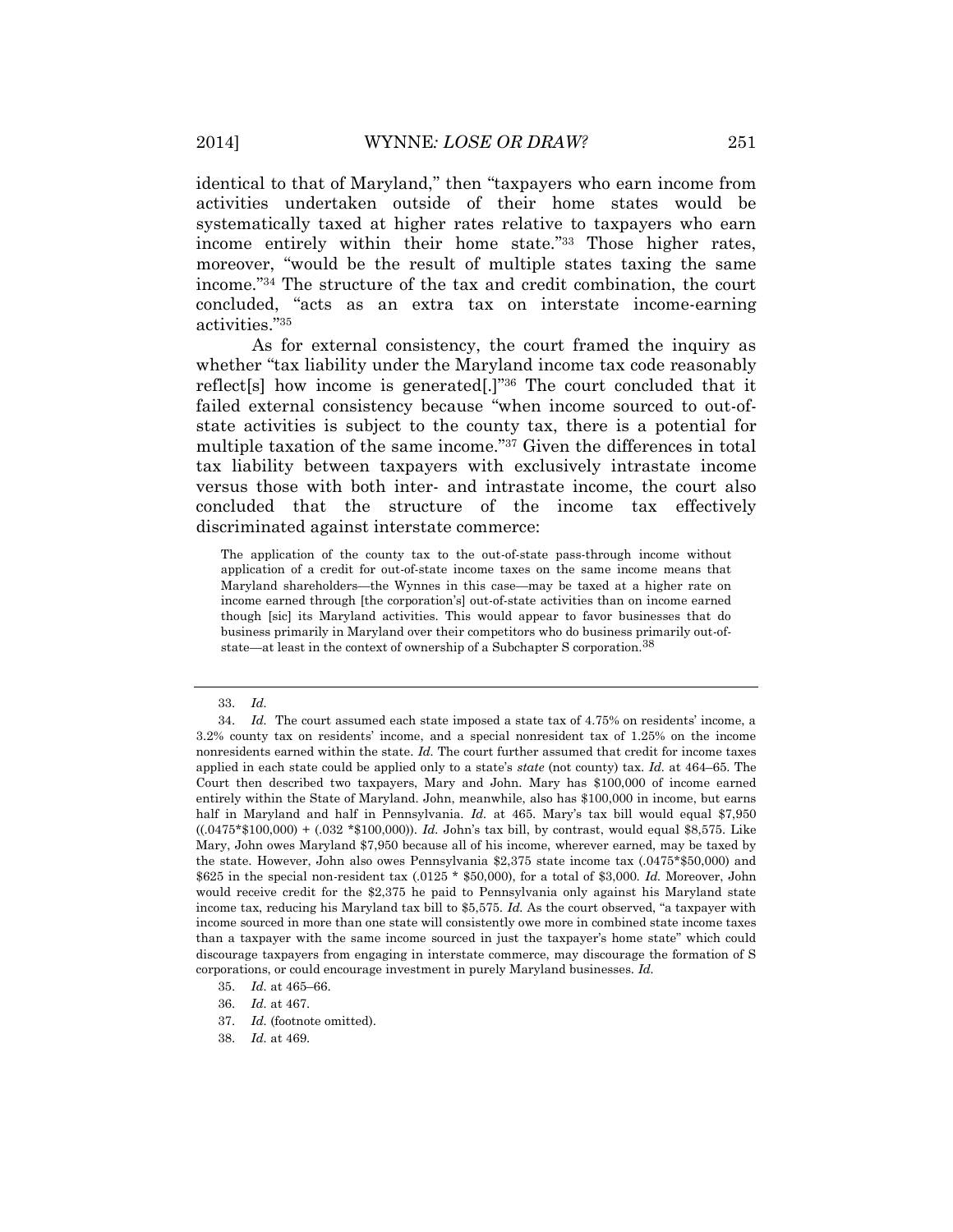The court concluded by observing that the obvious cure was to apply the credit to the county tax; the unavailability of the credit was what made the application of the income tax unconstitutional.<sup>39</sup>

#### <span id="page-7-0"></span>IV. WHY THE WYNNES SHOULD, UH, WIN

The court of appeals's decision accurately reflects principles articulated in decades of Supreme Court case law as well as the principles underlying the DCCD itself. The petitioner's brief the State of Maryland filed with the Supreme Court, by contrast, is a farrago of conflation, misrepresentation, and apparent misunderstanding of the controlling principles of constitutional law. Despite Maryland's breathless protestations to the contrary, there was nothing "unprecedented," "novel," or "radical" about the court's application or analysis of the *Complete Auto* factors.<sup>40</sup> In the next Part, we consider why the Court may have decided to grant cert. in this particular case; we pause here, however, to critique the state's arguments for reversal. Before we discuss in detail the court of appeals's DCCD decision, it is

<sup>39.</sup> *Id.* at 471. Two judges dissented; their dissent, not unlike Maryland's argument to the Supreme Court, *infra* Part IV, either willfully distorts or misunderstands the DCCD as it applies to state and local taxes. Much of the dissent, actually, argues that the political process adequately protects taxpayers like the Wynnes. *See id.* at 472 (Green, J., dissenting) (quoting *McCulloch v. Maryland*, 17 U.S. (4 Wheat.) 316, 425, 428 (1819), for the proposition that abuses of the taxing power lie in the political process). The dissent also questioned whether the taxpayers had borne their burden of demonstrating that interstate commerce was implicated at all. *Id.* at 472, 477 n.5 (Green, J., dissenting) (arguing that the taxpayers "have not provided evidence that any markets or market participants, as opposed to taxpayers, have been disadvantaged by some taxpayers being required to pay slightly more in taxes"). The dissent seemed to conflate the two-tiered standard of review for non-tax regulations with the *Complete Auto* test, *id.* at 474 (Green, J., dissenting), and erroneously assumed that *explicit* discrimination is a necessary condition for invalidating a state or local tax. *Id.* at 475 (Green, J., dissenting) ("The fact that Maryland's tax scheme is not facially discriminatory is critical to the dormant Commerce Clause analysis . . . . In this case, there is no facial discrimination against interstate commerce, and thus, the burden of proving that the dormant Commerce Clause is implicated requires a higher level of proof."); *id.* at 476 (Green, J., dissenting) ("In the absence of facial or express discrimination, an undue burden on interstate commerce must be shown." (footnote omitted)). The dissent relegates discussion of apportionment to a footnote, observing that only "[s]ome unapportioned taxes could have a significant effect on interstate commerce such that they 'unduly' burden interstate commerce" thereby violating the DCCD. *Id.* at 477 n.5 (Green, J., dissenting). Here, according to Judge Green, the credit against state taxes "significantly diminish[es] any effect Maryland income taxes have on interstate commerce." *Id.* (Green, J., dissenting). The dissent closed by suggesting that because no one had challenged the credit disallowance against the county tax in the forty years since the statute had been amended, that should insulate it from invalidation. *Id.* at 477.

<sup>40.</sup> Brief for the Petitioner at \*9, \*10, \*23, Md. State Comptroller of the Treasury v. Wynne, No. 13-485 (July 29, 2014), 2014 U.S. S. Ct. Briefs LEXIS 2671 [hereinafter Petitioner's Brief].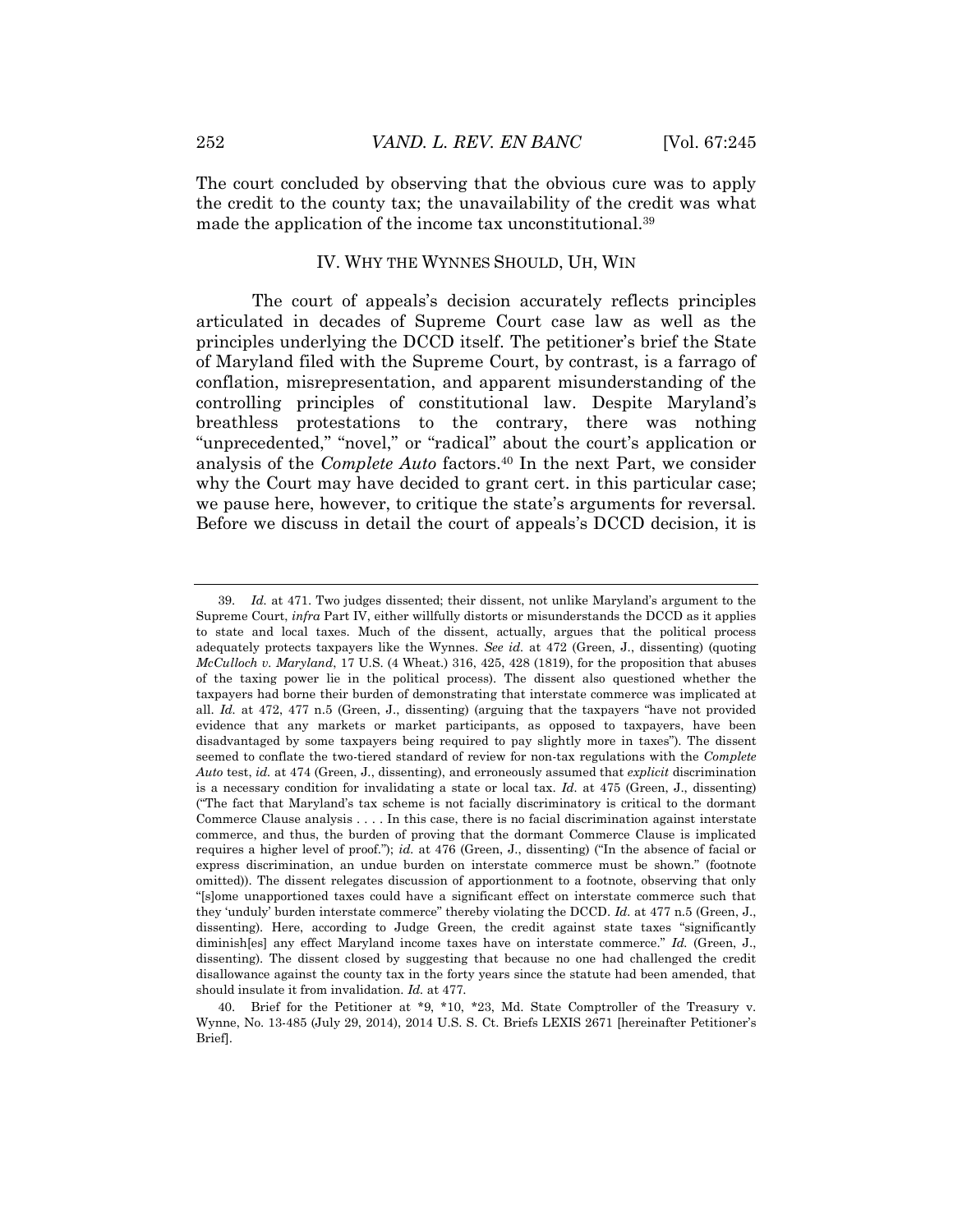necessary to rebut some of the irrelevant arguments that Maryland's brief puts forth.

## *A. A State's Taxing Power Is Subject to Distinct, Judicially-Enforced Constitutional Limitations*

Maryland's brief frames the question presented as whether the *Constitution* prohibits states from taxing all income of its residents by requiring credits for taxes paid in other states.<sup>41</sup> This is curious because the only issue pressed by the Wynnes in state court was whether the disallowance of the credit violated the Commerce Clause.<sup>42</sup> The state's wide-angle approach, though, is explained when one reads further in the brief. It castigates the lower court decision for assuming "that taxpayers should be sheltered from multiple taxation," <sup>43</sup> a principle the state claims is totally at odds with the "constitutional respect for independent taxing authority, even in the face of multiple taxation  $\dots$ ."<sup>44</sup> In fact, the state maintains that requiring a credit here would render state taxing authority a "virtual nullity" <sup>45</sup> or at least "severely diminish one of the core attributes of sovereignty  $\dots$ ."<sup>46</sup> In sum, much of the brief is an extended policy argument: because residents derive unique benefits from their state domicile,<sup>47</sup> and because political safeguards will prevent overreaching,<sup>48</sup> the state should be able to tax free from judicial scrutiny.<sup>49</sup>

48. *Id.* at \*12 ("The Court of Appeals' imposition of this one-sided arrangement is particularly unjustified, given the ability of Maryland residents to exercise their political power

<sup>41.</sup> *Id.* at \*i.

<sup>42.</sup> *Wynne*, 64 A.3d at 461 ("The Wynnes do not contest the State's authority to tax their income, wherever earned, under the Due Process Clause.").

<sup>43.</sup> Petitioner's Brief, *supra* note 40, at \*28.

<sup>44.</sup> *Id.* at \*14.

<sup>45.</sup> *Id.* at \*26.

<sup>46.</sup> *Id.* at \*32.

<sup>47.</sup> *See id.* at \*11 (observing that the taxing power "corresponds to the extraordinary benefits the states grant to . . . residents"); *id.* at \*12 (upholding the lower court would "significantly alter th[e] bargain" between state and resident by "allowing certain taxpayers to enjoy all the benefits available to Maryland residents without contributing any income taxes in return"); *id.* at \*14 (arguing that "[t]he constitutional respect for independent taxing authority" recognizes "that different states may provide benefits to a taxpayer for which each of those states can ask a fair return"); *id.* at \*20 (noting that states have special obligations to its citizens, e.g., to educate them, to provide public assistance); *id.* at \*23 ("It is not too much to ask . . . for Maryland residents to contribute more to the support of these State programs than is asked from nonresidents who merely earn income in Maryland and who do not benefit to the same extent from the programs and services provided by the State and its local governments."); *id.* at \*30 (arguing that "residents receive special privilege from, and thus have special obligations to, their home states").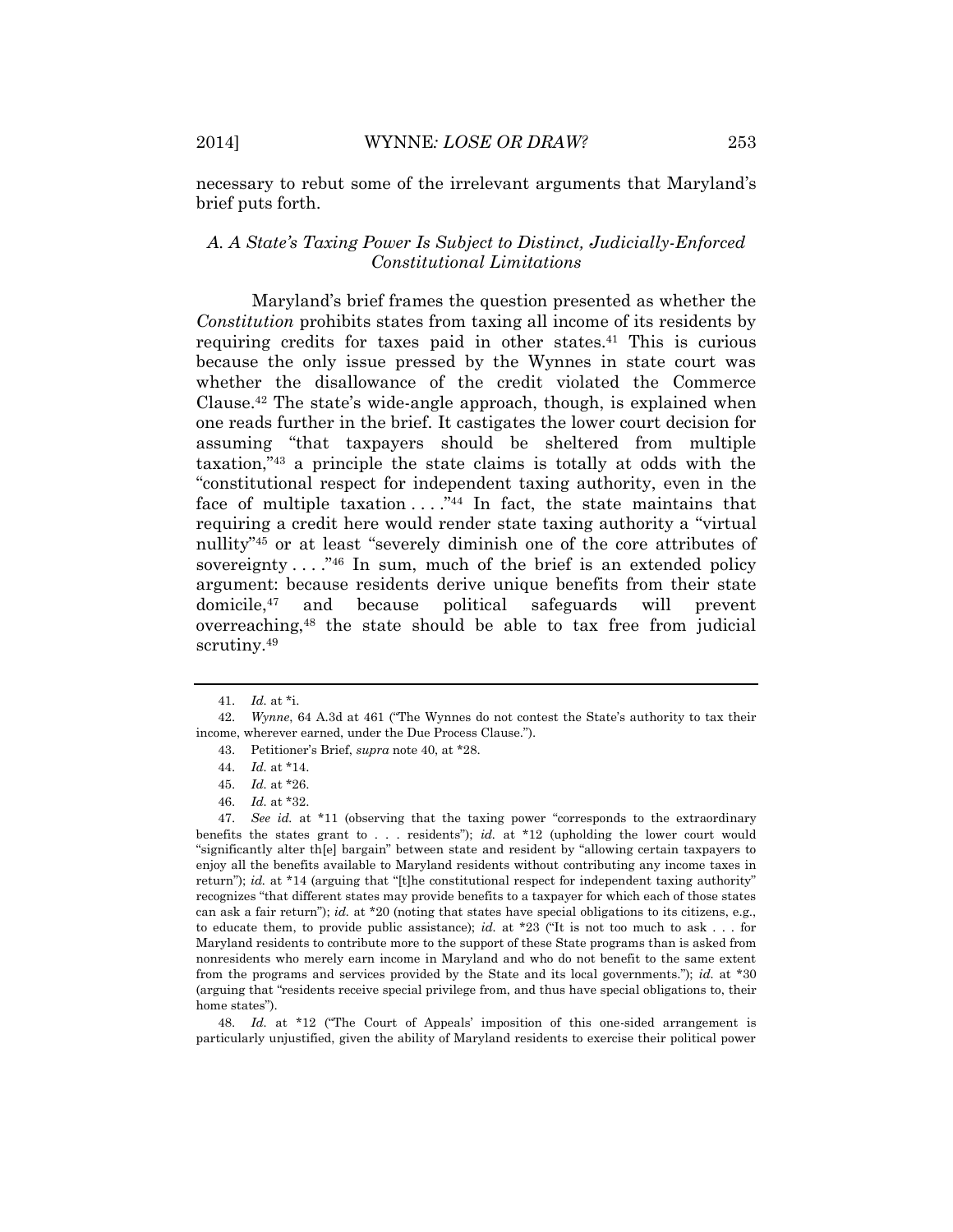The state's reliance on *McCulloch v. Maryland*<sup>50</sup> in support of the proposition that political safeguards are sufficient to guard against abuse of the taxing power is profoundly ironic.<sup>51</sup> Not only did Maryland lose *McCulloch*, but Chief Justice Marshall specifically rejected Maryland's argument that the political safeguards were sufficient to protect an instrumentality of the federal government.<sup>52</sup> The political safeguards that normally restrained legislatures who wielded that power, Marshall observed, were cold comfort to the Bank of the United States because the citizens who voted for the members of Congress who chartered the Bank had no say in electing Maryland's legislature. Legislators could destroy the Bank with little fear of political repercussions from constituents.<sup>53</sup> To allow Maryland to tax an instrumentality of the federal government out of existence would, he wrote, "arrest<sup>[]</sup> all the measures of the government, and ... prostrat[e] it at the foot of the states." <sup>54</sup> Far from shoring up the state's case, then, *McCulloch* undermines it. The case stands for the proposition that state sovereignty is limited by the Constitution and that even an "incident of sovereignty" as important as taxation is subject to judicially-enforced constitutional limitations.

to change unpopular tax policies."); *id.* at \*16 ("[I]f Maryland residents are displeased with their taxes, they not only have the political capacity, as eligible Maryland voters, to press for changes to the State's tax laws, but they can also appeal to Congress."); *id.* at \*24–25 (citing "the power of state residents to eliminate unpopular taxes through political means" as a safeguard against abuse).

<sup>49.</sup> Another benefit of its conflation of the Due Process Clause with the DCCD is that it enables Maryland to draw attention away from the tax scheme's compliance with the *Complete Auto* standard in favor of the more lenient due process standard, which asks whether "states have conferred benefits on the taxpayer for which the states can justifiably ask something in return." *Id.* at \*30; *id.* at \*38 (asserting that Maryland's income tax "satisfies any reasonable definition of fairness"); *see also* Wisconsin v. J.C. Penny Co., 311 U.S. 435, 444 (1940) ("The simple but controlling question is whether the State has given anything for which it can ask return.").

<sup>50.</sup> 17 U.S. (4 Wheat.) 316 (1819).

<sup>51.</sup> Petitioner's Brief, *supra* note [40,](#page-7-0) at \*25 (citing *McCulloch,* 17 U.S. (4 Wheat.) at 428); *see also* Md. State Comptroller of the Treasury v. Wynne, 64 A.3d 453, 471–72 (Md. 2013) (Greene, J., dissenting), *cert. granted* 134 S. Ct. 2660 (2014) (citing *McCulloch*, 17 U.S. (4 Wheat.) at 425, 428).

<sup>52.</sup> 17 U.S. (4 Wheat.) at 428–30.

<sup>53.</sup> *Id.* at 431 ("Would the people of any one state trust those of another with a power to control the most insignificant operations of their state government? . . . In the legislature of the Union alone, are all represented. The legislature of the Union alone, therefore, can be trusted by the people with the power of controlling measures which concern all, in the confidence that it will not be abused.").

<sup>54.</sup> *Id.* at 432.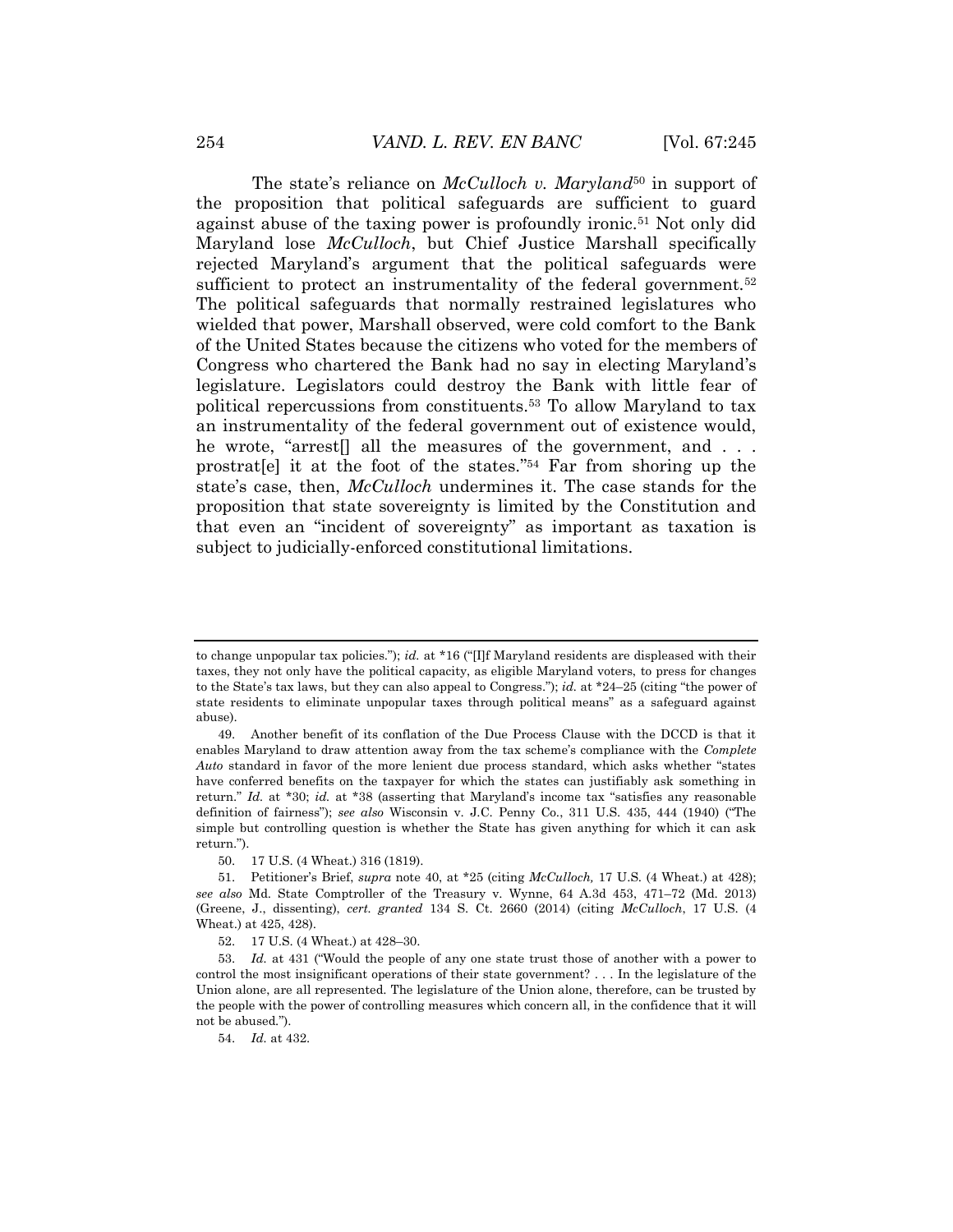#### *B. The Irrelevance of the Due Process Clause*

Neither the Wynnes nor the state court disputes that the Due Process Clause permits double taxation of income.<sup>55</sup> The DCCD was the only basis for the court of appeals's decision. And yet, Maryland's brief repeatedly cites to and quotes from Supreme Court decisions upholding taxes under the Due Process Clause. These due process cases are simply irrelevant to the real issue in the case—whether Maryland's refusal to grant a credit against the county tax violates the DCCD, which protects different constitutional values than does the Due Process Clause. The Court has made that point clear, most recently in *Quill*.

Rejecting arguments that the coverage of the two limits was coextensive, *Quill* held that while the two clauses were related, they "pose *distinct limits* on the taxing powers of the States. [W]hile a State may, consistent with the Due Process Clause, have the authority to tax a particular taxpayer, *imposition of the tax may nonetheless violate the Commerce Clause*." <sup>56</sup> As Justice Stevens explained the difference:

Due process centrally concerns the fundamental fairness of governmental activity. Thus, at the most general level, the due process nexus analysis requires that we ask whether an individual's connections with a State are substantial enough to legitimate the State's exercise of power over him. We have, therefore, often identified "notice" or "fair warning" as the analytic touchstone of due process nexus analysis. *In contrast, the Commerce Clause . . . [is] informed not so much by concerns about fairness for the individual defendant as by structural concerns about the effects of state regulation on the national economy*. Under the Articles of Confederation, state taxes and duties hindered and suppressed interstate commerce; the Framers intended the Commerce Clause as a cure for these structural ills.<sup>57</sup>

Justice Stevens then traced the evolution of its DCCD tax jurisprudence, culminating in the *Complete Auto* test. As he explained, "[t]he second and third parts of that analysis, which require fair apportionment and non-discrimination, *prohibit taxes that pass an unfair share of the tax burden onto interstate commerce*." 58

<span id="page-10-0"></span>Maryland, and oddly, the United States, both reject the notion that different provisions of the Constitution can impose distinct limitations on state power. Their briefs argue that that the court below "[d]espite paying lip service to the principle that a state of residence may tax all the income of its residents . . . rendered that principle largely meaningless" by holding the income tax scheme

<sup>55.</sup> *See supra* note 42 and accompanying text.

<sup>56.</sup> Quill Corp. v. North Dakota *ex rel.* Heitkamp, 504 U.S. 298, 305 (1992) (emphasis added).

<sup>57.</sup> *Id.* at 312 (emphasis added).

<sup>58.</sup> *Id.* at 313 (emphasis added).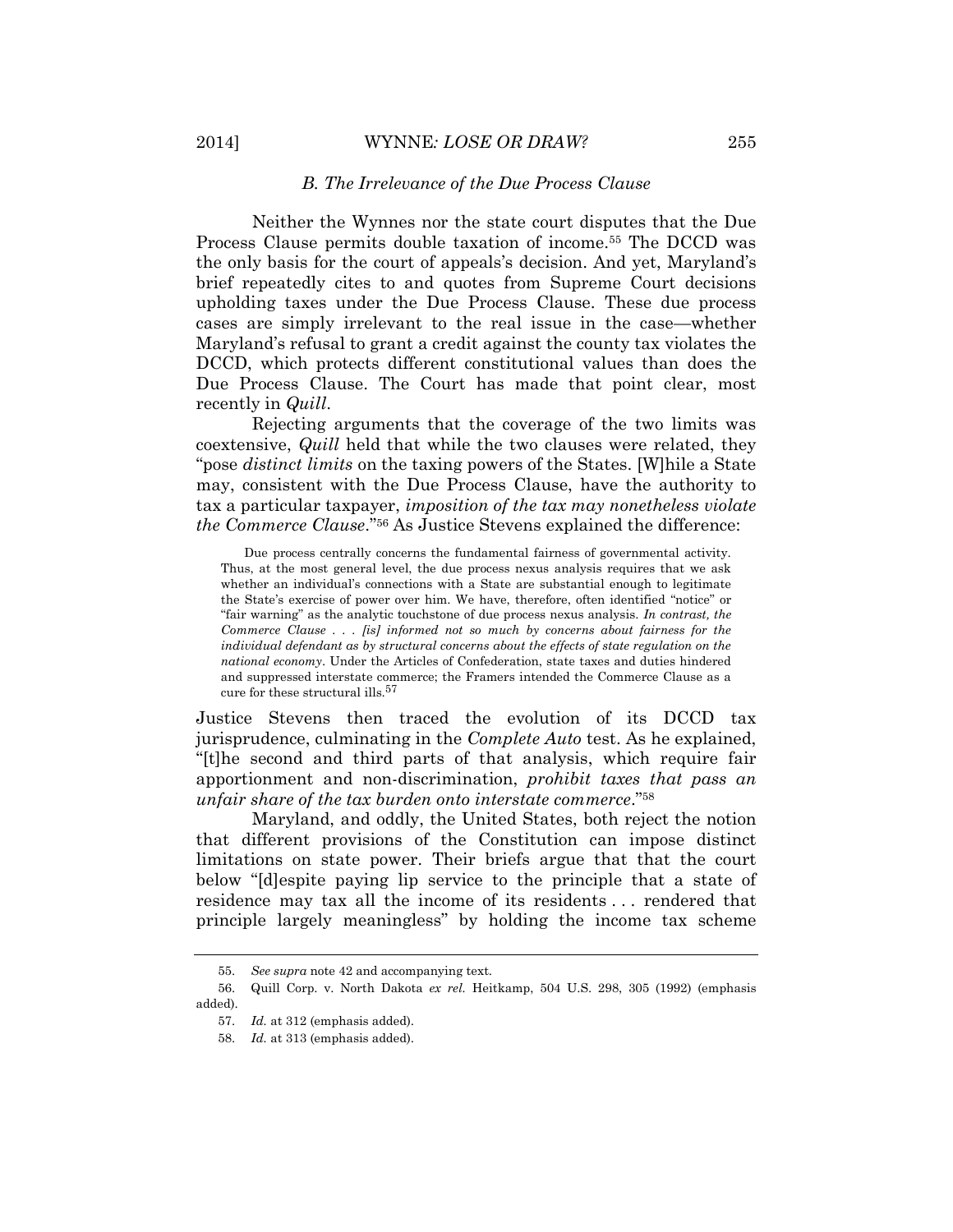violated the DCCD.<sup>59</sup> As *Quill* amply demonstrates, however, there is nothing novel about a holding that one constitutional provision prohibits what another permits, especially if the two provisions protect different interests. There would be no Commerce Clause objection to a law banning the interstate shipment of material critical of the federal government, for example.<sup>60</sup> That such a law would likely be unconstitutional under the First Amendment<sup>61</sup> hardly nullifies or renders meaningless Congress's commerce power; it merely qualifies it or subordinates it to another constitutional principle.

The real question then is not whether Maryland's taxing regime satisfies "fundamental fairness," "fair notice," or "warning," values that the Due Process Clause safeguards; but whether the disallowance of the credit for local taxes discriminates against or otherwise impermissibly burdens interstate commerce, principles protected by the DCCD. The DCCD's limit on a state's taxing power does not nullify the freedom to tax that the Due Process Clause permits to states, it merely qualifies it. Not every tax will implicate the DCCD; Maryland's does by virtue of its attempt to shift an "unfair share of the tax burden onto interstate commerce." 62

# *C. The Failure to Offer Credit Against the Local Income Tax Does Not Satisfy the* Complete Auto *Test*

When its brief finally reaches the Commerce Clause issue, Maryland argues that (1) its income tax was constitutional because it wasn't facially discriminatory, <sup>63</sup> and (2) apportionment is not constitutionally required for income taxation of residents' income.<sup>64</sup> The lower court, the state charged, made up its DCCD standard,

<sup>59.</sup> Petitioner's Brief, *supra* note 40, at \*13; *see also* Brief for the United States as Amicus Curiae Supporting Petitioners at \*7, Md. State Comptroller of the Treasury v. Wynne, No. 13- 485 (August 1, 2014), 2014 U.S. S. Ct. Briefs LEXIS 2685 ("If the Commerce Clause required States to forgo residential income-tax revenue whenever a resident pays out-of-state income taxes, a longstanding and significant principle of this Court's state-taxation jurisprudence would be a virtual dead letter.") [hereinafter Brief for the U.S.].

<sup>60.</sup> Champion v. Ames, 188 U.S. 321, 363 (1901) (upholding criminalization of interstate shipment of lottery tickets).

<sup>61.</sup> Rosenberger v. Rector and Visitors of the Univ. of Va., 515 U.S. 819, 845–46 (1995) (invalidating viewpoint-based restriction on University program designed to promote production and dissemination of student publications, but which excluded work that promoted particular religious viewpoints).

<sup>62.</sup> *See supra* note [58](#page-10-0) and accompanying text.

<sup>63.</sup> Petitioner's Brief, *supra* note 40, at \*10 ("The court . . . ignored the fact that Maryland treats a resident's income exactly the same regardless where it is earned.").

<sup>64.</sup> *Id.* at \*9 (claiming that the internal consistency test has never been applied by the Court to "individual taxes based on residency").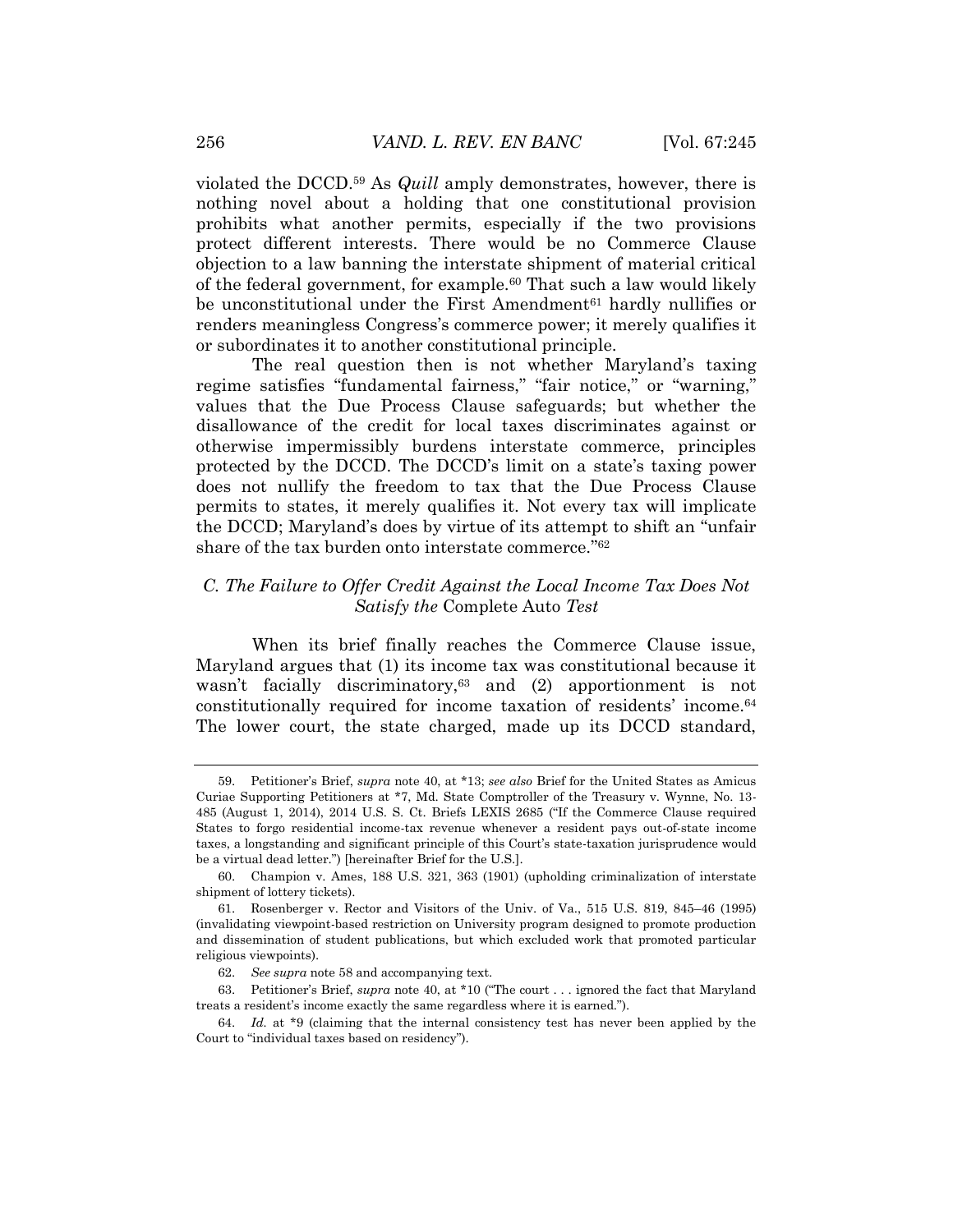"assembling it from parts drawn from negative Commerce Clause jurisprudence" <sup>65</sup> and wrongly assuming that *Complete Auto* was the correct test.<sup>66</sup> Because Maryland's income tax was "strictly neutral" 67 as to the source of the income and drew no distinctions based on geography, the state argued, it could not be labeled discriminatory.<sup>68</sup> Moreover, the brief argued, "the court simply assumed that an individual tax based on residency had to be apportioned among different states." <sup>69</sup> The Supreme Court, the state stressed, "has never applied the internal consistency test to a state tax based on an individual's residency . . . ."<sup>70</sup> Nor should it, Maryland maintained: fair apportionment is not an issue when, as here, the tax is based on residency as opposed to income, because none but the domiciliary state has the right to tax on the basis of residency.<sup>71</sup>

In its discussion of the DCCD, Maryland makes two specious claims. First, Maryland argues that the DCCD is inapplicable because the taxpayers are Maryland residents. The DCCD, Maryland intoned, "never intended to 'protect state residents from their own state taxes.' " 72 The problem with the quotation from *Goldberg v. Sweet*<sup>73</sup> is that, as the leading treatise states:

69. *Id.* at \*37; *id* at \*15 ("The object of taxation, residency status, is unlike the income of a unitary business, because there is no need for it to be apportioned among various taxing states in order to assure that each state is taxing only its rightful share.").

70. *Id.* at \*38; *see also id.* at \*39 (arguing that an income tax based on residency does not tax economic activity but rather the privilege of residing in the state, even if measured by income).

72. Petitioner's Brief, *supra* not[e 40,](#page-7-0) at \*2 (internal citations omitted). *See id.* at \*42 (same)

<sup>65.</sup> *Id.* at \*32.

<sup>66.</sup> *Id.* at \*33.

<sup>67.</sup> *Id.* at \*35.

<sup>68.</sup> *Id.* (citing cases in support of the proposition that only those taxes that "openly favored"—facially discriminated against—interstate commerce have been held unconstitutional); *id.* at \*36 (seeming to equate "discriminatory" with "facially discriminatory"). The state did seem to concede that a tax could be discriminatory without being facially discriminatory if it was enacted with a protectionist purpose, *id.* at \*40, but says that because neither discriminatory intent or protectionist purpose drove the Maryland income tax, it could not be characterized as discriminatory on that ground either. *Id.* at \*16 (writing that the "clear purpose of Maryland's decision to provide partial credits was to make sure that all Maryland residents provide some income tax support for governmental programs"); *id.* at \*40 ("Not surprisingly, no indication of 'economic protectionism' is present here.").

<sup>71.</sup> *Id.* at \*37 ("When a state bases its taxing jurisdiction on an individual's residency, the state is necessarily taxing a status—being a resident—that no other state has jurisdiction to tax."). Of course, as Ed Zelinsky points out in his contribution, Maryland's argument ignores the problem of statutory residents who are domiciled elsewhere. *See* Edward A. Zelinsky, *Why*  Wynne *Worries Me*, 67 VAND. L. REV. EN BANC 207, 211–15 (2014).

<sup>73.</sup> Goldberg v. Sweet, 488 U.S. 252, 266 (1989).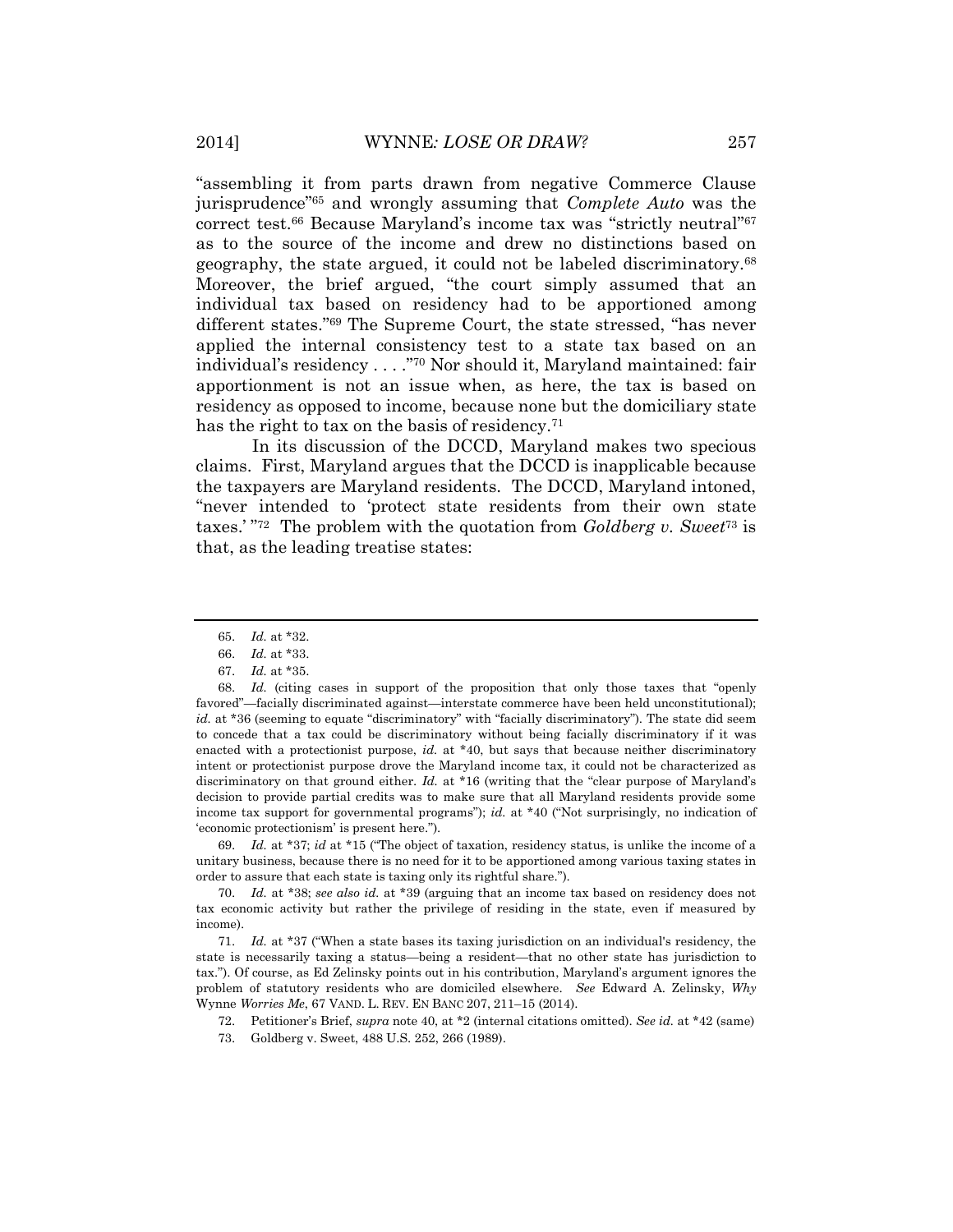[T]he Court could not have meant what it said. If a state imposes a tax on state residents' purchases of out-of-state but not in-state goods, the tax would be struck down in short order. A more blatant discrimination against interstate commerce in violation of the 'free trade' principles under the Commerce Clause is difficult to imagine.<sup>74</sup>

In the authors' view, "the Court repudiated its ill-considered dictum (at least implicitly)"<sup>75</sup> in *West Lynn Creamery* v. *Healy*. 76

Second, Maryland errs in its assertion that taxes may not be invalidated for being anything other than facially discriminatory.<sup>77</sup> Discrimination in effect is sufficient to trigger invalidation under the DCCD. The Court has stated that it has the "duty to determine whether the statute under attack ... will in its practical operation work discrimination against interstate commerce." <sup>78</sup> A discriminatory purpose, too, will doom a facially-neutral tax.<sup>79</sup> Therefore, the fact that Maryland's tax made no overt distinction between in-state and out-ofstate income is irrelevant.<sup>80</sup>

As the court of appeals carefully demonstrated,<sup>81</sup> the lack of a credit against the county income tax will result in Maryland residents who earn out-of-state income paying more in taxes than a resident who earns all of her income in Maryland. At the very least, this constitutes effective discrimination against the earning of out-of-state income and provides some incentive for taxpayers to confine their income-earning activities to Maryland. The Court has invalidated taxes that created similar incentives in the past.<sup>82</sup>

81. *Supra* not[e 34.](#page-6-0)

<sup>74.</sup> HELLERSTEIN ET AL., *supra* not[e 18,](#page-3-0) ¶ 4.14[1][f], at 4-85.

<sup>75.</sup> *Id.*

<sup>76.</sup> 512 U.S. 186, 203 (1994) ("State taxes are ordinarily paid by in-state businesses and consumers, yet if they discriminate against out-of-state products, they are unconstitutional.").

<sup>77.</sup> *See supra* Part II.

<sup>78.</sup> Best & Co. v. Maxwell, 311 U.S. 454, 455–56 (1940) (invalidating tax imposed on persons or corporations that are "not a regular retail merchant in the state" who rent or occupy hotel rooms to take retail orders; holding that the tax effectively discriminates against out-ofstate retailers and is unconstitutional).

<sup>79.</sup> Bacchus Imports, Ltd v. Dias, 468 U.S. 263, 270 (1984) (stating that invalidation under the DCCD can occur "on the basis of either discriminatory purpose . . . or discriminatory effect" (internal citations omitted)).

<sup>80.</sup> *See supra* note 23 and accompanying text; *Maxwell*, 311 U.S. at 455 ("The commerce clause forbids discrimination, whether forthright or ingenious.").

<sup>82.</sup> *See, e.g.,* Fulton Corp. v. Faulkner, 516 U.S. 325, 333 (1996) ("A regime that taxes stock only to the degree that its issuing corporation participates in interstate commerce favors domestic corporations over their foreign competitors in raising capital among North Carolina residents and tends, at least, to discourage domestic corporations from plying their trades in interstate commerce."); Westinghouse Electric Corp. v. Tully, 466 U.S. 388, 406 (1984) ("Whether the discriminatory tax diverts new business into the State or merely prevents current business from being diverted elsewhere, it is still a discriminatory tax that forecloses tax-neutral decisions and . . . creates . . . an advantage for firms operating in New York by placing a discriminatory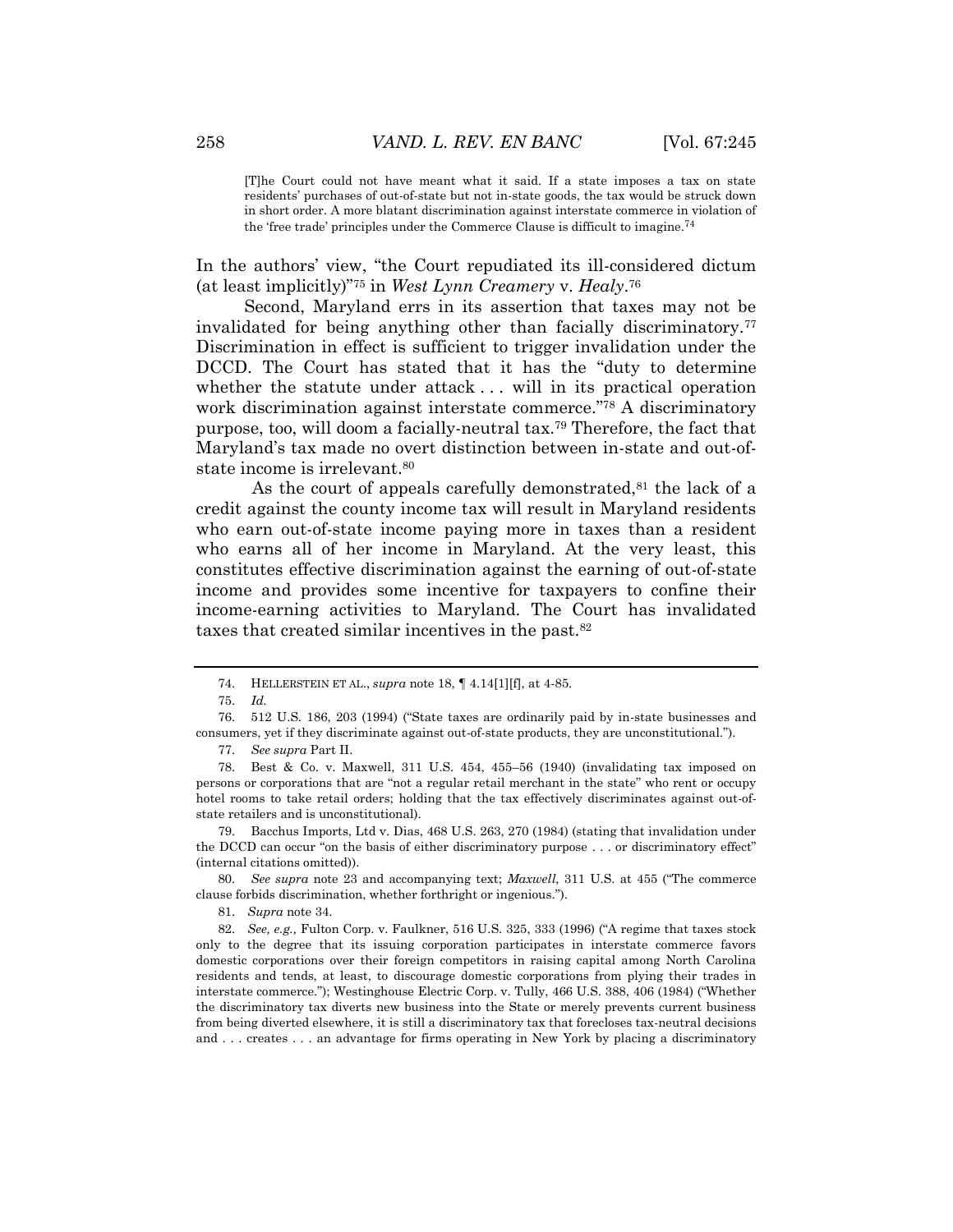This leaves the issue of fair apportionment. The state was sharply critical of the claim that the cure for double taxation is for Maryland to credit taxes paid elsewhere against both the state and county income taxes. "If a state has jurisdiction to tax all its residents' income . . . nothing in the Constitution compels the state to subordinate its exercise of that lawful authority to the taxing authority of other states," it wrote.<sup>83</sup> Determining which state's taxes should be given "priority" is "an insurmountable problem" to which the Constitution offers no solution.<sup>84</sup> In the state's view, the Constitution certainly does not prescribe the "rule of enforced priority . . . [that] the Court of Appeals attempt[ed] to invent . . . ."<sup>85</sup>

Maryland is correct that the Supreme Court has never heard a case involving individual income taxes, but it is clear in corporate tax cases that the Commerce Clause requires apportionment so that "no more than all of the unitary business's income" is taxed even if multiple states applied the same taxing scheme.<sup>86</sup> It is equally clear that "[t]he provision of a tax credit for taxes paid to other states on the same tax base will generally provide a complete defense to any allegation that a tax is internally inconsistent." 87

With individuals, too, the power of two states to tax 100% of a domiciliary's income and 100% of a nonresident's income earned in the state "exposes a taxpayer to the risk of multiple taxation." <sup>88</sup> As is true in the corporate context, the possibility of multiple taxation raises constitutional issues under the Commerce Clause.<sup>89</sup> As Hellerstein and Swain observe:

A state has no more power under the Commerce Clause to tax individuals on 100 percent of their income earned from commercial activities that are taxable in other

87. HELLERSTEIN ET AL., *supra* note [18,](#page-3-0) ¶ 4.16[1][b], at 4-198. *See, e.g.,* Tyler Pipe Industries v. Washington Dept. Rev., 483 U.S. 232 (1987).

88. 2 HELLERSTEIN ET AL., *supra* note [18,](#page-3-0) ¶ 20.04[1][a].

89. *Id.* ("Under the Commerce Clause . . . such a risk of multiple taxation raises a serious constitutional question, at least in circumstances in which it is clear that the tax substantially affects interstate commerce." (footnotes omitted)).

burden on commerce to its sister States." (internal quotation marks omitted)); Boston Stock Exchange v. State Tax Comm'n, 429 U.S. 318, 336 (1977) ("[T]he flow of securities sales is diverted from the most economically efficient channels and directed to New York. This diversion of interstate commerce and diminution of free competition in securities sales are wholly inconsistent with . . . the Commerce Clause.").

<sup>83.</sup> Brief of Petitioner*, supra* note 40, at \*13.

<sup>84.</sup> *Id.* at \*14; *see also id.* at \*26, \*30 (arguing that the Constitution does not require subordination of lawful taxing authority to the taxing authority of other states; and that neither the Due Process Clause nor the Commerce Clause "provide[] tools for answering" which taxing jurisdiction should give way when multiple taxation results).

<sup>85.</sup> *Id.* at \*27.

<sup>86.</sup> Container Corp. of Am. v. Franchise Tax Bd., 463 U.S. 159, 169 (1983).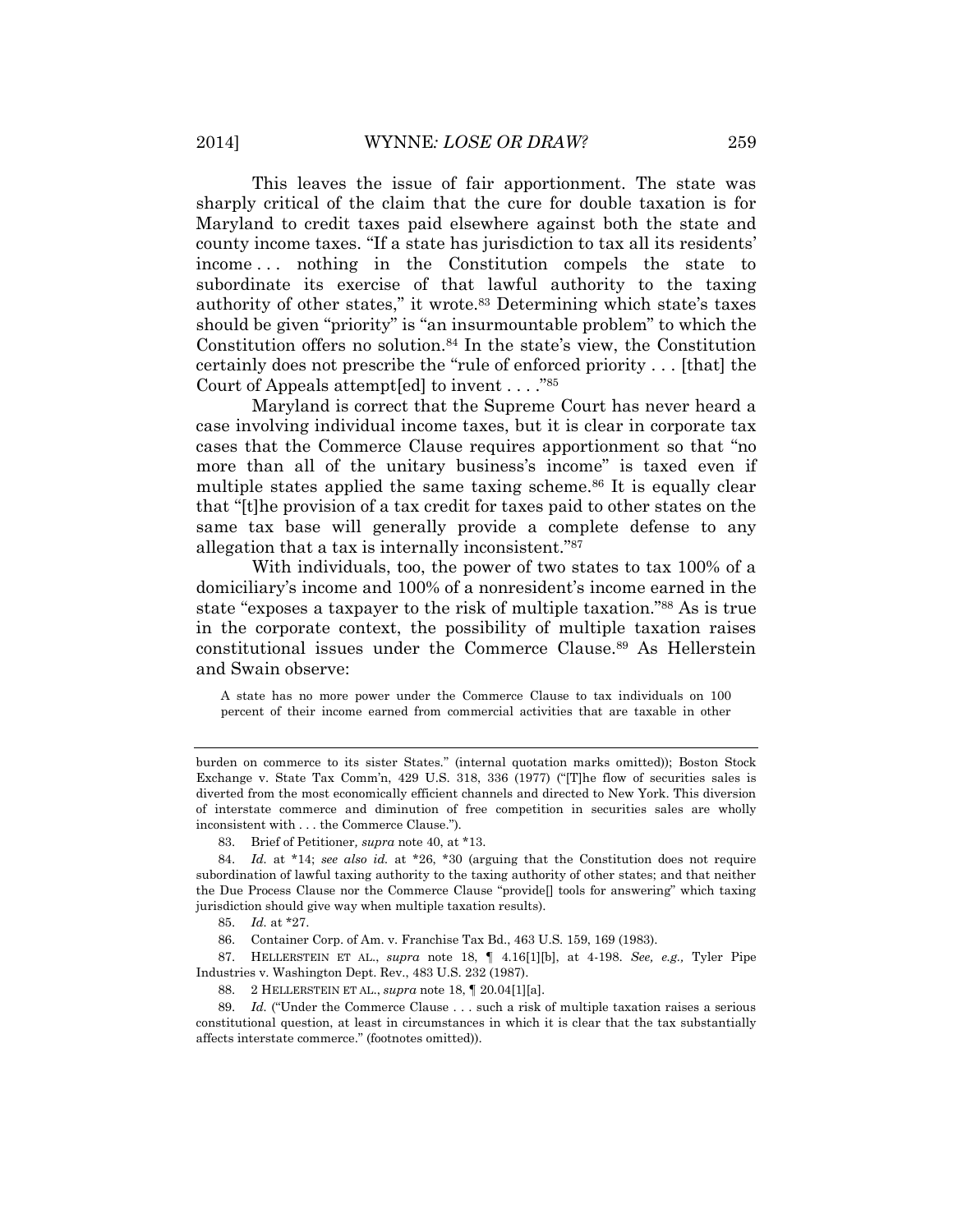states than it has to tax corporations on 100 percent of their income earned from commercial activities that are taxable in other states.  $^{90}$ 

The remedy seems obvious: a credit for taxes paid.

Maryland and the United States, however, ask for an exception to the DCCD for state and local income taxes imposed on individuals by virtue of their residence in the state. Specifically, they both argue that the DCCD does not prevent a state from taxing all of the income of its *residents* as part of its individual income tax.<sup>91</sup> In essence, they seem to be drawing an analogy to personal jurisdiction: in the same way that two or more states may assert personal jurisdiction over a person, one by virtue of the person's residence and the others by virtue of the person's contacts with the state, two or more states may tax an individual's income.<sup>92</sup>

This *Pennoyer v. Neff*-like theory of income taxation, however, creates a dilemma for the United States and the State of Maryland. If the state in which an individual resides may tax 100% of that individual's income regardless of where that income was generated, then either double taxation will take place or the states in which the income is earned must be disabled from taxing some or all of the Maryland residents' income. Neither proposition can be squared with existing Supreme Court case law.

Take the notion that states may not tax the income of nonresidents generated within that state. That will surely be unhappy news to some states, such as New York, Pennsylvania, and even, dare we say it, Maryland, where a substantial amount of income generated in the state is earned by individuals who reside outside the state. More importantly, as even Maryland concedes, there is no reason to think that the U.S. Constitution gives priority to one state over another regarding taxation—i.e., there is no reason why New Jersey should have the right to tax 100% of the income of its residents who work in New York City, while New York is constitutionally disabled from taxing that income. If anything, one might think that the state in which the income is earned has a greater constitutional claim to tax

<sup>90.</sup> *Id.*

<sup>91.</sup> Brief for the U.S., *supra* note 59, at \*9.

<sup>92.</sup> *Compare* Pennoyer v. Neff, 95 U.S. 714, 723–24 (1878) ("If [a] non-resident ha[s] no property in the State, there is nothing upon which the tribunals can adjudicate."), *with* International Shoe Co. v. Washington, 326 U.S. 310, 316 (1945) ("[D]ue process requires only that in order to subject a defendant to a judgment in personam, if he be not present within the territory of the forum, he have certain minimum contacts with it such that the maintenance of the suit does not offend traditional notions of fair play and substantial justice." (internal quotation marks omitted)).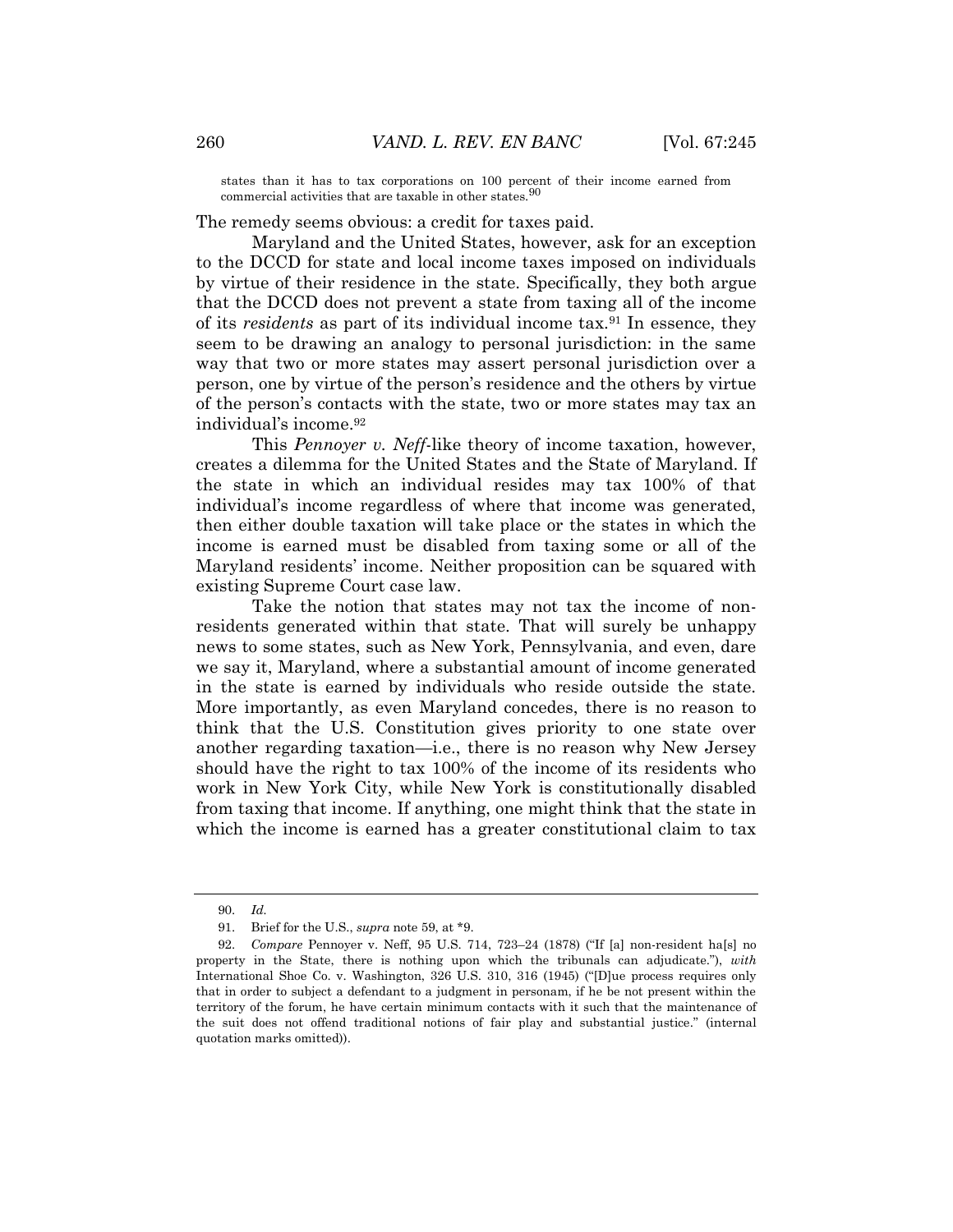that income than the state in which the person earning the income resides. These are *income*, not *residence*, taxes after all.<sup>93</sup>

For that reason, both the United States and Maryland embrace the alternative: the Constitution does not prohibit multiple taxation where individuals earn income from sources outside their state of residence. Though cast as a limited exception to the DCCD for the taxation of residents, this position, if embraced by the Court, would significantly alter the Court's dormant Commerce Clause doctrine. First and most notably, accepting the validity of double taxation of individuals' income would impose a substantial burden upon interstate commerce. As the Maryland Court of Appeals correctly noted, a Maryland resident who earns 100% of her income in Maryland pays only the Maryland income tax; however, a Maryland resident who earns 100% of her income from outside the state (say, from an S Corporation located in Arizona) would pay income tax on the whole amount both to Arizona and to Maryland. Thus, a state resident pays more income tax if he or she earns her income from outside the state than inside the state. As a result, residents will be discouraged from engaging in interstate commerce: it is far better for a Maryland resident to invest in a business in Maryland than for that resident to invest in a business in Arizona. That the dormant Commerce Clause forbids such crass economic protectionism has, until *Wynne*, been one of the few principles of American constitutional law to draw virtually universal assent.<sup>94</sup>

Maryland and the United States respond that, because individuals receive benefits (police protection, sound governance, etc.) in both their state of residence as well as the state in which they earn income, they should not be heard to complain of double taxation. In so arguing, however, Maryland and the United States create a straw man. No one contests Maryland's right to tax the income of its residents; rather, the key question is whether the Constitution requires Maryland to apportion the income subject to its taxation. Or

<sup>93.</sup> As an *amicus* brief from the Council on State Taxation ("COST") states, "a state can tax its residents on 100 percent of their income, but when another state taxes some of the same income that was earned and appropriately sourced to that second state, then the 'residence' principle must give way to the 'source' principle (through a credit mechanism) to avoid a constitutional impairment." Brief for the Council on State Taxation as Amicus Curiae Supporting Respondent at \*25, Md. State Comptroller of the Treasury v. Wynne, No. 13-485 (September 26, 2014), 2014 WL 4895277. COST's brief went on to note that Maryland was an outlier in its refusal to apply the credit to the county tax: "every state with a broad-based individual income tax provides a credit for taxes paid to other states." *Id.* at \*27 & n.12.

<sup>94.</sup> *See, e.g*., City of Philadelphia v. New Jersey, 437 U.S. 617, 624 (1978) ("[W]here simple economic protectionism is effected by state legislation, a virtually *per se* rule of invalidity has been erected.").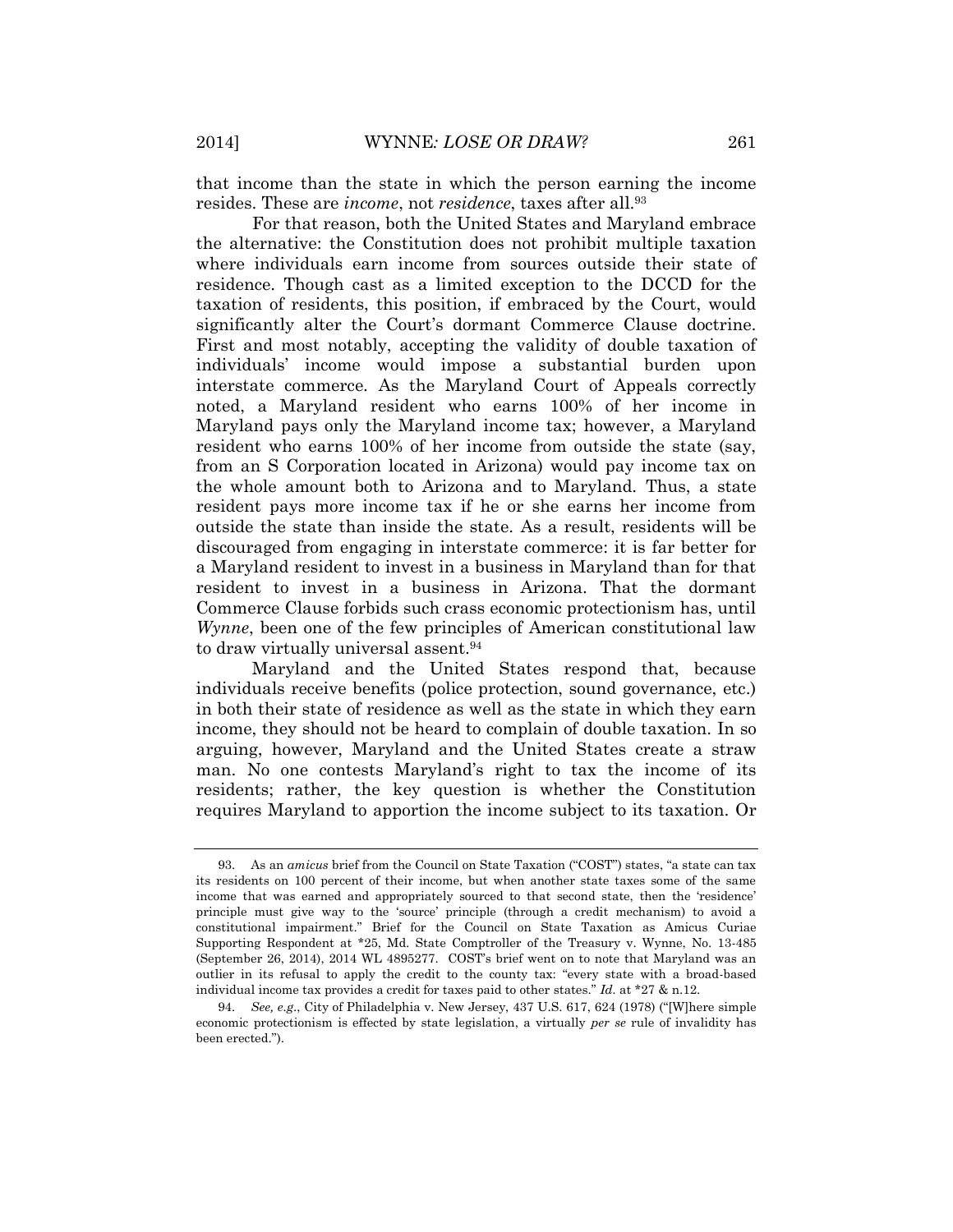to ask the same question differently, may Maryland tax 100% of the income of its residents, even if other states have a justifiable claim to tax some (or all) of that income?

When it comes to corporate and other business taxes, the answer to that question has been clear: a state may not tax 100% of the income of a corporation that earns some of that income outside the state of domicile of the corporation but must instead apportion that income. To be sure, the requirement that income be apportioned is a complicated one that has kept a generation of CPAs gainfully employed. Different states use different apportionment formulas. While the Court has accepted that different apportionment formulas may be used (even if the use of different formulas may result in overlapping taxation of some income), the Court has been adamant that states apportion income so as to avoid the double taxation of income earned by interstate enterprises.<sup>95</sup> The Court has never accepted that Delaware, for example, may tax 100% of the income of all Delaware-registered corporations no matter where such income is earned. Yet, that is precisely what Maryland and the United States argue when it comes to individuals.<sup>96</sup>

That last point raises a different (and conceptually distinct) reason for rejecting the position of the United States and Maryland namely, that their approach would treat individuals differently from and worse than corporations, who are protected against multiple taxation of their income by different states. The Court has drawn considerable fire recently for holding that corporations may assert

<sup>95.</sup> Moorman Mfg. Co. v. Bair, 437 U.S. 267, 273 (1978) (requiring at least some form of apportionment to satisfy the requirement that "no tax may be imposed, unless there is some minimal connection between those activities and the taxing State").

<sup>96.</sup> Bizarrely, the United States goes even further and contends that Maryland's decision to tax 100% of a resident's income, no matter where earned, is a fairly apportioned tax. *See* Brief for the U.S*., supra* note 59, at \*20–24. According to the United States, since a taxpayer can reside in only one state, only one state may tax an individual's income because of his residence. Id. at \*24. In the view of the United States, the fact that other states may tax that same income because it is earned there (or for other reasons) is irrelevant to whether the tax is fairly apportioned. *Id*. Of course, on that view, no tax could ever fail the fair apportionment requirement of *Complete Auto* because every corporate income tax could be defended in the same tautological manner. On the United States' view, Delaware could tax 100% of Delaware corporations because Delaware is the state of their registration; New York could tax 100% of the income of Delaware corporation with their principal place of business in New York because New York is taxing only the right to do business in the state; and California could tax 100% of the income generated in California by Delaware corporations whose principal place of business is in New York because California is taxing only the right to earn income in the state. If multiple income taxes can be levied so long as each state claims some unique jurisdictional hook (as the United States urges), the prohibition on double taxation is illusory, and all of the Supreme Court's cases invalidating state taxes on that ground were wrongly decided.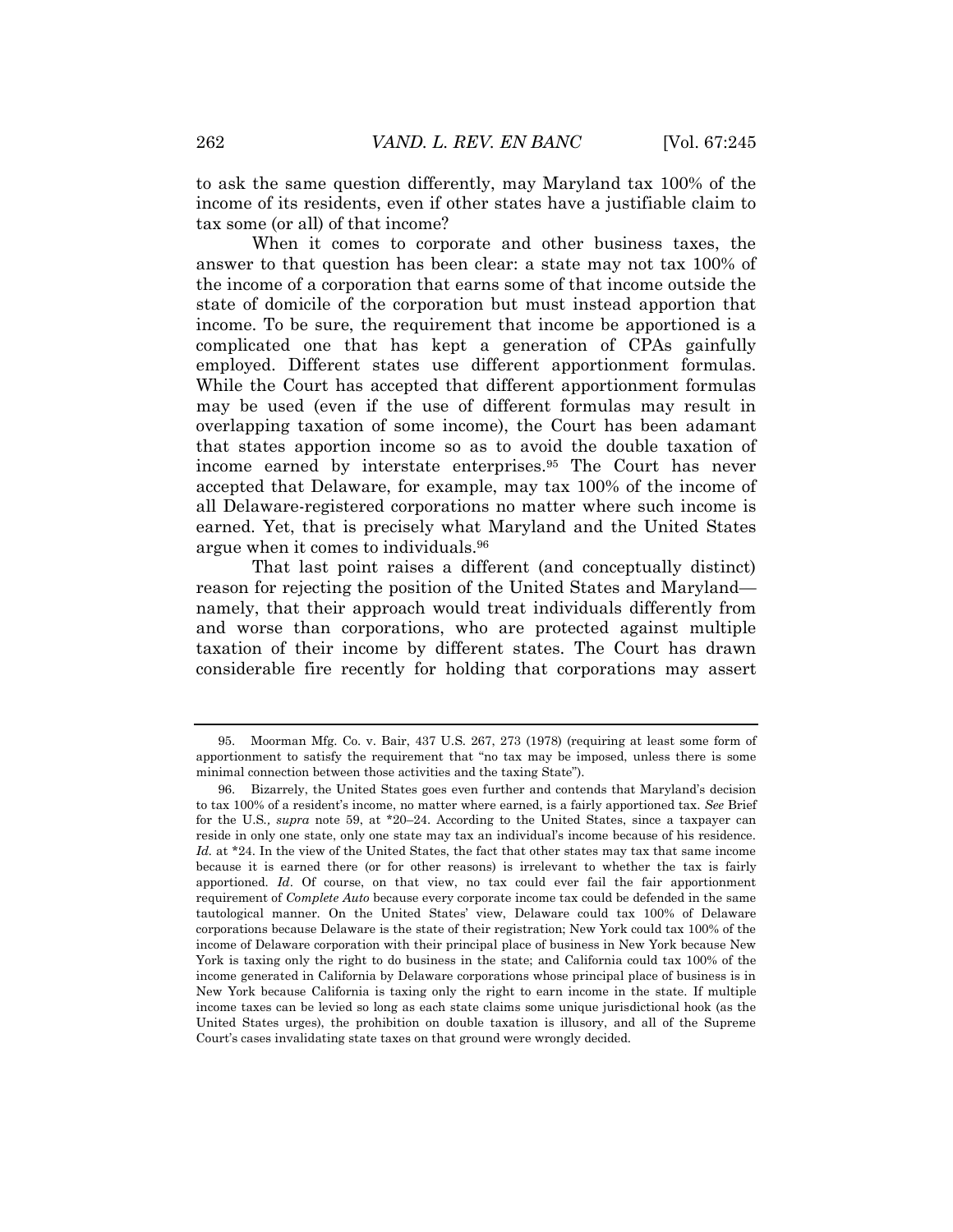First Amendment rights;<sup>97</sup> in the eyes of detractors, equating corporations with individuals for purposes of constitutional rights is unwarranted. What the United States and Maryland are pushing, however, goes a step further: they suggest that corporations are entitled to *greater* constitutional protection than individuals when it comes to the DCCD.<sup>98</sup> That cannot be right, and, unsurprisingly, neither the United States nor Maryland offer any support for why corporations should be constitutionally protected against double taxation but individuals shouldn't.

As to the practical problem of priorities, we think that the general rule followed by many states is a workable and sensible one: the domiciliary state should give a credit to taxes paid on income earned elsewhere. First, as the state has power to tax 100% of income, even income earned out of state, the domiciliary state will often be able to tax *some* of the taxpayer's income, if not the lion's share. While the state should be entitled to tax 100% of its residents' income if no other state chooses to lay claim to it, if another state taxes that income, we think the domiciliary state should honor that state's right to tax and not disadvantage interstate commerce by refusing to offer a tax credit against the tax paid. Second, by virtue of the taxpayer's domicile, he will be subject to numerous taxes that nondomiciliaries or nonresidents may avoid, such as property taxes, sales taxes, and ad valorem taxes of various kinds. These would seem to ensure some contribution to the state's coffers and provide recompense for the unique benefits residents derive from their state—even if the taxpayer managed to earn 100% of her income outside the state.

Maryland's argument that the Constitution prescribes no such rule of priority is something of a red herring. Constitutional principles are difficult to enforce directly. Judges of necessity must create mediating rules and doctrine to implement constitutional principles.

<sup>97.</sup> Citizens United v. Federal Election Comm'n, 558 U.S. 310, 342, 372 (2010) (invalidating restrictions on corporate spending in political campaigns and holding "political speech does not lose First Amendment protection simply because its source is a corporation" (internal quotation marks omitted)); *see also* Burwell v. Hobby Lobby Stores, Inc., 134 S. Ct. 2751, 2768–69 (2014) (holding that, under the Religious Freedom Restoration Act, corporations may assert statutory religious freedom claims).

<sup>98.</sup> *See* Brief for the U.S., *supra* note 59, at \*30. The United States justifies this preference for corporations on the ground that corporations receive fewer benefits from states than individuals, pointing to the fact, for instance, that corporations do not have children to educate in schools. *Id*. Of course, corporations derive numerous benefits from states, often in ways that individuals do not, but, more importantly, the claim that individual income taxes need not be apportioned cannot rest on such an untested assertion that individuals (presumably as a class) receive more benefits from state governments than corporations (again, presumably as a class).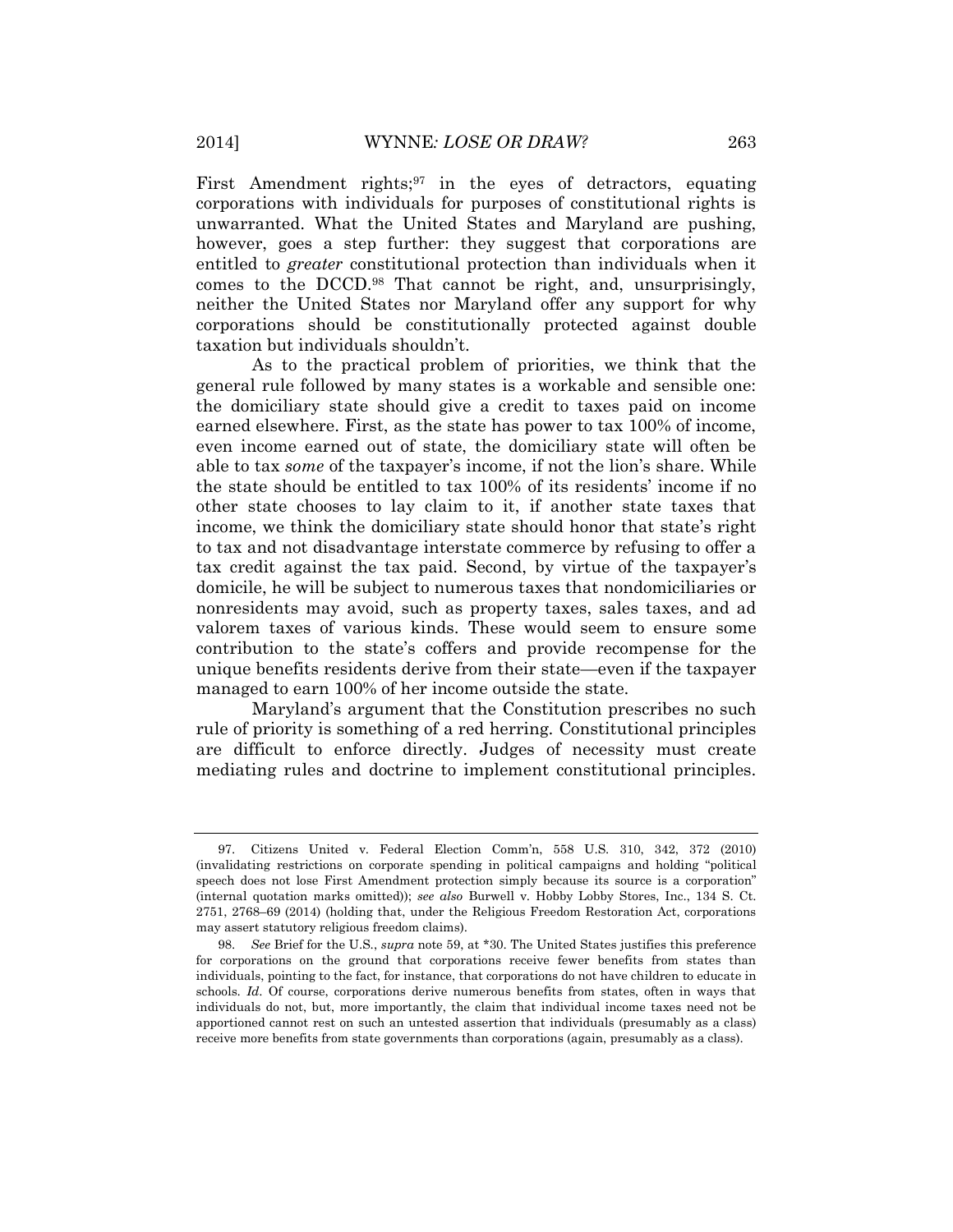Only a constitution "partak[ing] of the prolixity of a legal code"<sup>99</sup> would contain priority rules for credits awarded in cases of multiple taxation. The doctrines employed by the Maryland court are no more novel than the content-based/content-neutral rules employed in First Amendment cases,<sup>100</sup> the anti-commandeering principle,<sup>101</sup> state sovereign immunity doctrine,<sup>102</sup> or the DCCD itself. There is a great deal of "constitutional law" that is rather tenuously connected to the document itself. Whether that is a fact to be celebrated<sup>103</sup> or mourned<sup>104</sup> is beyond the scope of our commentary here. But Maryland makes no good argument that the doctrine employed by the lower court was so egregiously divorced from time-honored constitutional principles that the decision rules it employed ought to be jettisoned in toto. To the contrary, unless the Supreme Court is prepared to abandon the DCCD in whole or in part—possibilities we consider in the next section—affirmance seems to be required by the logic of the Court's past decisions and the constitutional principles they endorsed.

#### V. SPECULATION ON THE COURT'S CERT. GRANT

For several reasons, the Court's decision to grant certiorari in the *Wynne* case was surprising. Perhaps even more surprising was the fact that the United States supported the grant of certiorari. The

102. *See, e.g.,* Seminole Tribe of Florida v. Florida, 517 U.S. 44, 54 (1996) (inferring confirmation of state sovereign immunity from Eleventh Amendment's text).

<sup>99.</sup> McCulloch v. Maryland, 17 U.S. (4 Wheat.) 316, 407 (1819).

<sup>100.</sup> *See, e.g.,* Ward v. Rock Against Racism, 491 U.S. 781, 791–92 (1989) ("[T]he government may impose reasonable restrictions on the time, place, or manner of protected speech, provided the restrictions are justified without reference to the content of the regulated speech . . . ." (internal quotation marks omitted)).

<sup>101.</sup> *See, e.g.,* United States v. Printz, 521 U.S. 898, 932–33 (1997) (distinguishing analysis for laws of "general applicability" and those seeking to "direct the functioning of the state executive").

<sup>103.</sup> David A. Strauss, *Common Law Constitutional Interpretation*, 63 U. CHI. L. REV. 877, 877–79 (1996) (arguing that a common law method of constitutional interpretation is superior both as a descriptor of what the Supreme Court does in practice than originalism, and that it is normatively superior as well).

<sup>104.</sup> Akhil Reed Amar, *The Supreme Court, 1999 Term–Foreword: The Document and the Doctrine*, 114 HARV. L. REV. 26, 27 (2000) ("What the American People have said and done in the Constitution is often more edifying, inspiring, and sensible than what the Justices have said and done in the case law."); Robert F. Nagel, *The Formulaic Constitution*, 84 MICH. L. REV. 165, 211 (1985) ("The 'constitution' has become an ambitious political and social agenda; the courts have become a kind of elevated bureaucracy, busily crafting formulae that will bend the nation's affairs toward various visions dignified by constitutional status.").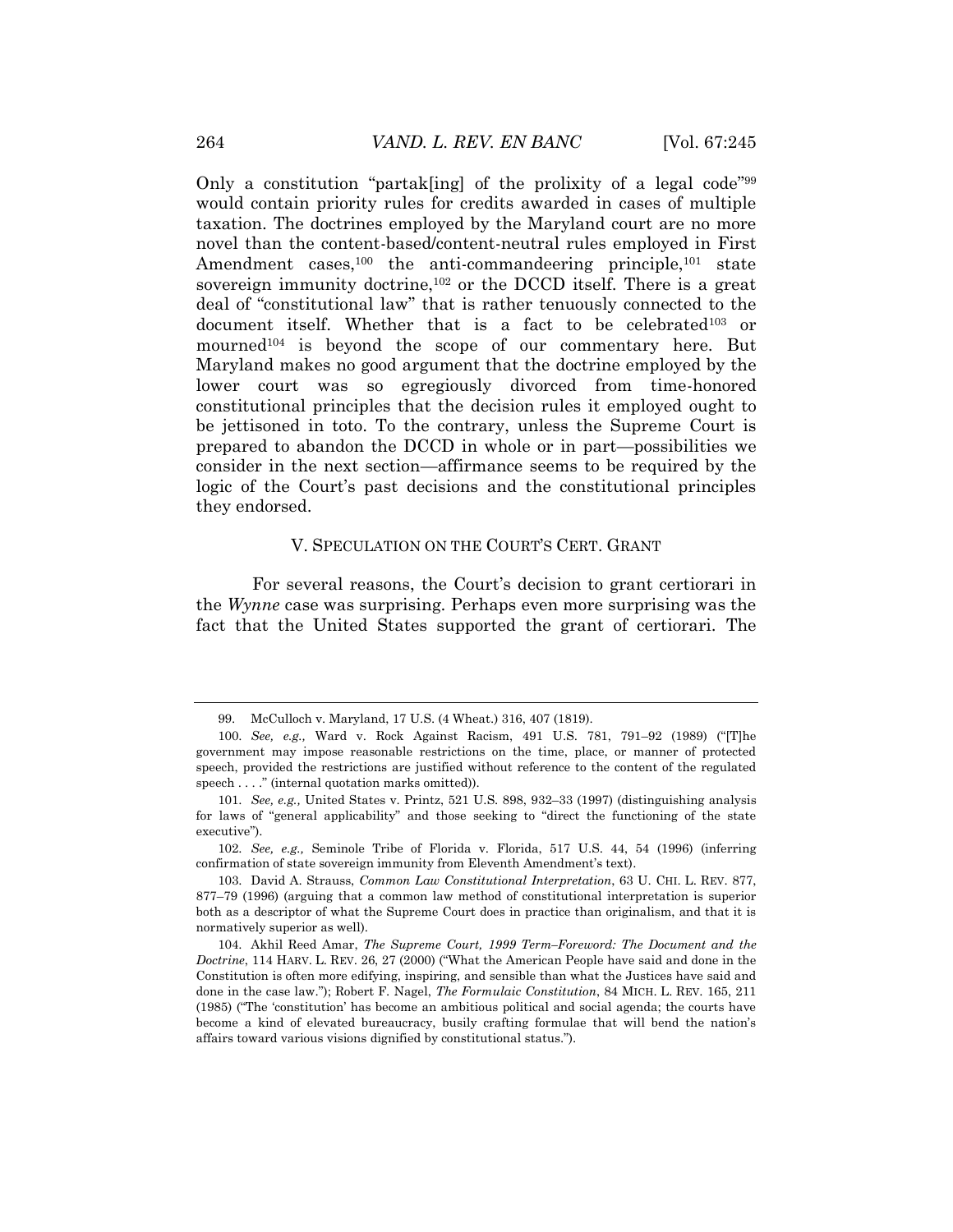United States' interest in the case is far from evident.<sup>105</sup> Nevertheless, the decision to hear the case has been made, and now the relevant question is what is the Court likely to do. In this part, we canvass several of the possibilities and evaluate their likelihood and merits. In doing so, we take as a given that the Court is inclined to reverse the Maryland Court of Appeals and hold that the DCCD does not require Maryland to provide a tax credit against its income tax for income taxes paid to other states.

#### *A. Overturn the Dormant Commerce Clause*

The broadest relief imaginable would be for the Court to repudiate its dormant Commerce Clause doctrine and hold that the Commerce Clause does not by itself impose any judicially enforceable limit on state authority. That seems unlikely, however. First, neither the State of Maryland nor the United States has advocated such a broad ground of relief. <sup>106</sup> Second, the fact that the DCCD has been part of the Supreme Court's constitutional jurisprudence since 1824 makes it inconceivable that the Court would issue such relief on its own.<sup>107</sup>

## *B. Restrict the Dormant Commerce Clause to State Regulatory Measures*

A narrower variant of the foregoing argument would be to restrict the DCCD to state regulatory measures, thereby exempting state taxes from review under the dormant Commerce Clause. Again, neither the State of Maryland nor the United States has advocated such a position. <sup>108</sup> Moreover, the numerous cases in the past century and a half in which the Court has reviewed state and local taxes under the DCCD make such relief implausible.<sup>109</sup>

<sup>105.</sup> In fairness, the United States weighed in on the grant of certiorari only after the Supreme Court invited the United States to do so. Of course, since the case involves only constitutional restrictions on state and local authority, the United States has no direct stake in the case. Neither in its brief in support of certiorari nor in its merits brief did the United States explain why it chose to side with Maryland rather than the taxpayers.

<sup>106.</sup> Brief for the U.S., *supra* note 59, at \*14 (accepting long-standing pedigree of the DCCD).

<sup>107.</sup> *See* Norman R. Williams, Gibbons, 79 N.Y.U. L. REV. 1398, 1398–1401 (2004) (describing the origins of the DCCD).

<sup>108.</sup> Brief for the U.S., *supra* note 59, at \*19–20 & n.3 (acknowledging that *Complete Auto* is good law and accepting that test applies to taxes on interstate commerce).

<sup>109.</sup> *See, e.g.*, Cooley v. Bd. of Wardens, 53 U.S. (12 How.) 299, 318 (1851) ("If . . . the nature of th[e] power . . . is absolutely and totally repugnant to the existence of similar power in the states, probably no one would deny that the grant of the power to Congress, as effectually and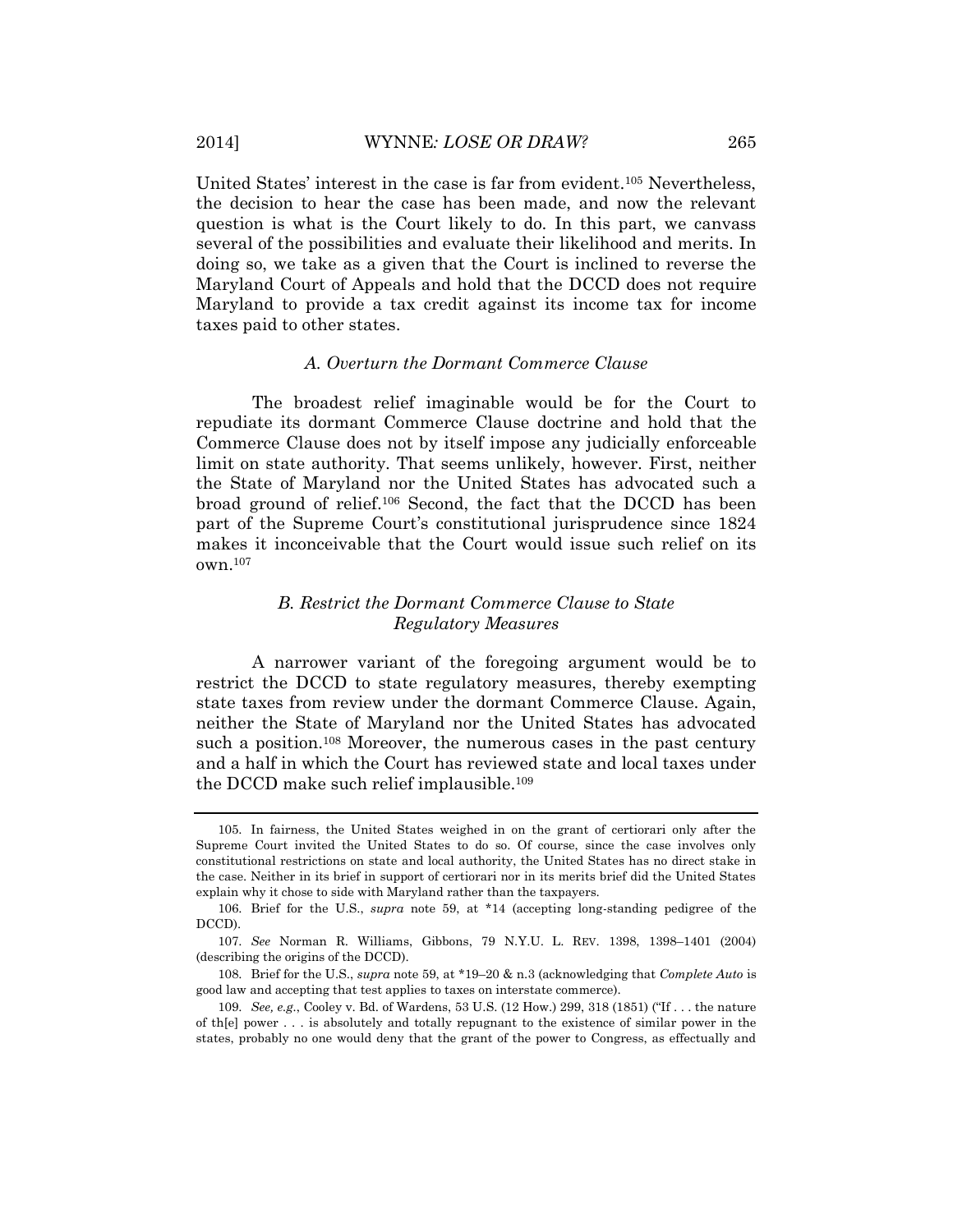Alternatively, but yet still in this vein, the Court could revisit its analytical framework for assessing state taxes under the DCCD. In particular, the Court could repudiate its four-part test from *Complete Auto v. Brady* and create a different, more lenient framework for reviewing the constitutional validity of state and local taxes. For instance, the Court could weaken the fair apportionment prong by jettisoning the internal consistency requirement. To be sure, the *Complete Auto* test has drawn considerable criticism over the past few decades; but again, no party in the *Wynne* case has asked the Court to undertake such a wide-reaching revision in its jurisprudence, let alone suggested what type of framework should replace *Complete Auto*. As such, it seems highly unlikely that the Court would use this case as the vehicle to overhaul its approach to reviewing state and local taxes under the DCCD.

And, even if the Court were inclined to revisit *Complete Auto*, *Wynne* provides a very poor vehicle for undertaking that revision. Both the state of Maryland and the United States accept that the Constitution forbids discriminatory taxes; they just dispute whether Maryland's county income tax is discriminatory. Similarly, both the State of Maryland and the United States acknowledge that corporate income taxes must be apportioned; they just contest the applicability of that principle to Maryland's county income tax.

## *C. Carve an Exception for the Taxation of Individuals*

As just discussed, both the United States and State of Maryland have eschewed the broadest attacks on the dormant Commerce Clause, thereby accepting that the Commerce Clause does impose some judicially enforceable limits on state and local taxing authority. As noted above, however, the remedy the state seeks freedom to tax all resident income, regardless of where the income is earned—would be difficult to square with existing case law. The Court would have to repudiate the line of cases protecting interstate income from double taxation or make a hard-to-defend distinction between corporate income and personal income. Neither of those options would be normatively justified or politically expedient.

perfectly excludes the states from all future legislation on the subject, as if express words had been used to exclude them.").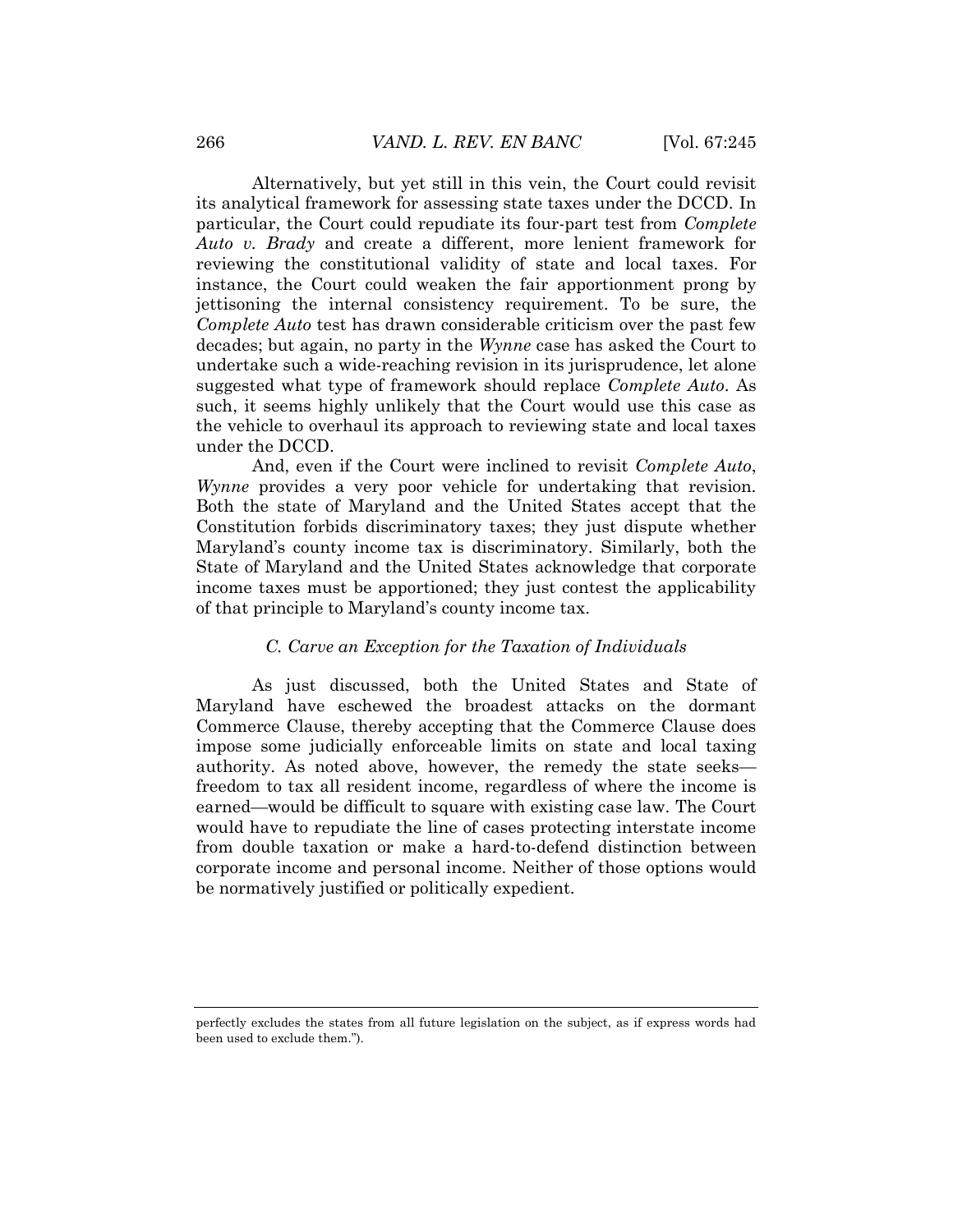#### *D. Exempt Local Income Taxes*

In light of the foregoing problems with Maryland and the United States' position, we hope that the Court rejects it. The Court could, for instance, carve an extremely narrow exception for local income taxes on residents, allowing localities to tax all the income of their residents on the theory that, because local income taxes are rare and, even where they do exist, their rates are so low, allowing double taxation of income by localities as a de minimis burden on interstate commerce.<sup>110</sup> Conceptually, double taxation is double taxation, and whether the additional tax burden is \$1 or \$1 million, the damage to the economic union among the states that the DCCD was designed to safeguard is the same.<sup>111</sup> Nevertheless, if the Court does not ultimately come to agree that the Maryland Court of Appeals reached the right result, such a narrow exception would do the least damage to interstate commerce and, just as importantly, to the dormant Commerce Clause doctrine that protects such commerce from discriminatory or unduly burdensome taxes and regulations.

# *E. Affirm*

The last possibility is that the Court, upon reflection, decides that the Maryland Court of Appeals was correct and that the county income tax violates the DCCD. Although this would be the correct decision in our view, we are doubtful of its likelihood. With no circuit split on this issue to resolve, the Court must have been skeptical of the merits of the decision below.<sup>112</sup> At the same time, however, Justices can change their minds during the course of argument, and, unlike other areas of constitutional law, the DCCD generates an unusual grouping of Justices. Federalism, economic liberty, and judicial restraint themes point in different directions in DCCD cases, producing coalitions of Justices much different from the typical 5-4 conservative/liberal split in more "hot button" cases. Add to that the fact that it has been several years since the Court last considered a DCCD case, which in any event focused on a different element of the

<sup>110.</sup> *But see* Fulton Corp. v. Faulkner, 516 U.S. 325, 334 n.3 (1996) ("[W]e have never recognized a '*de minimis*' defense to a charge of discriminatory taxation under the Commerce Clause.").

<sup>111.</sup> *See, e.g.*, Oregon Waste Systems, Inc. v. Dept. Environ. Quality, 511 U.S. 93, 108 (1994) (invalidating trivially small but still discriminatory waste tipping fee).

<sup>112.</sup> *Cf*. City of Bourne v. Flores, 521 U.S. 507 (1996) (granting certiorari and ultimately reversing court of appeals despite absence of circuit split).